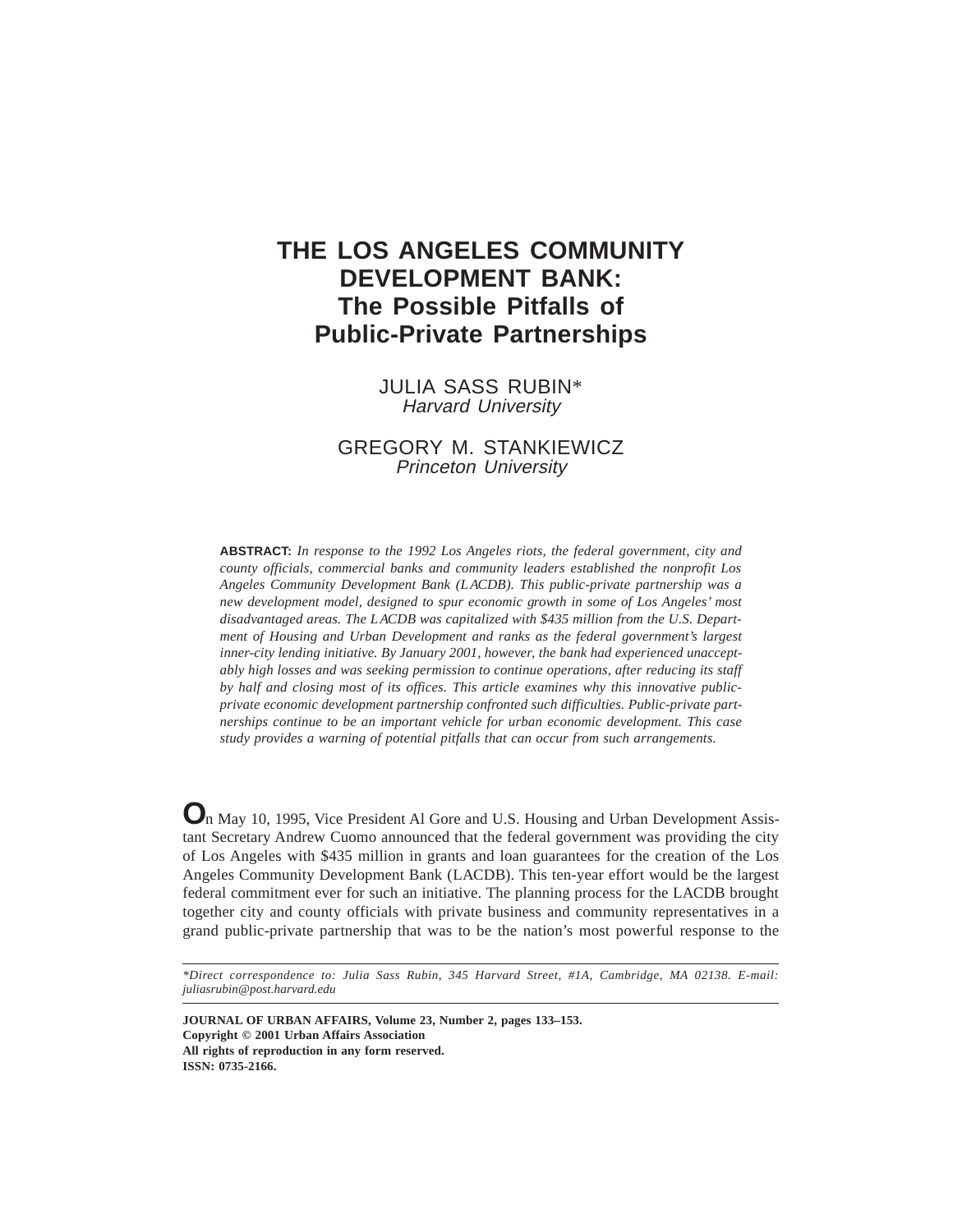1992 Los Angeles riots. The goal was to set up a nonprofit institution that would help stimulate investment and create jobs in Los Angeles' riot-scarred areas and other poor communities.

Just as important, federal money was to be used to leverage private funding. Four regional commercial banks pledged to co-lend an additional \$210 million, increasing the total financial commitment to \$645 million. Government officials hoped for even greater private-sector contributions in the future. As one HUD report stated, "The recently established Los Angeles Community Development Bank will be the largest of its kind in the country, and will provide \$1 billion for loans, guarantees, venture capital, grants and technical assistance to small businesses in disadvantaged neighborhoods" (U.S. HUD, 1996, section 1, p. 24).

The LACDB stirred great excitement and high expectations. One 1997 report labeled Los Angeles a city "on the rebound" and pointed to the LACDB as an example of the type of initiatives contributing to this urban rebirth (Urban Neighborhoods Task Force, 1997, pp. 25– 29). The *Los Angeles Times*, in supporting the creation of the bank, referred to the effort as a "rich public-private partnership" which was "old-fashioned liberalism, but with a wise twist of pragmatism" ("Bank with an Open," 1995, p. B6).

Six years later, a little more than halfway through its ten-year initial plan, the bank is facing an uncertain future as it awaits word from the Los Angeles city administration and city council on whether it can continue to operate or must shut down (LACDB, 2000). The bank has cut its staff in half, curtailed most of its lending activity and closed its satellite offices (Peabody, 2000). The restructuring is taking place in reaction to the bank's 32% loan default rate, its consistent inability to meet its job creation objectives, and numerous lawsuits from its borrowers. The *Los Angeles Times* has referred to the LACDB as "beleaguered" (Romney, 1999d, p. C1), and a recent article in the *New York Times* called it a "crushing disappointment to many" (Sterngold, 1999, p. A1).

We will briefly review the literature on public-private partnerships, highlighting their increased popularity and use as mechanisms for local urban economic development in the U.S. We then will examine the LACDB as a recent example of a specific public-private partnership. The case study is based on original sources, which include bank documents; interviews with community leaders, Los Angeles city officials, LACDB and HUD officers and staff; and contemporary press accounts.

### **UNDERLYING THEORY AND SUMMARY**

Before reviewing the literature, we want to acknowledge the theory underlying this article. Our work owes a large debt to urban regime theorists. By definition, urban regime theory focuses on the relationship among the public, private, and nonprofit community sectors in urban politics (Stone, 1989). It argues that politics matter in urban governance. However, it also acknowledges that, in the American political and economic context, the private sector often has large advantages in shaping a governing regime, due to its access to resources (Stone, 1989). Urban regime theory thus identifies the private sector as a powerful actor in urban politics and attempts to trace its influence in any explicit partnerships, or implicit alliances, with the other two sectors (for a summary, see Nevarez, 2000).

Our case study analyzes a recent public-private partnership formed with federal funding from the Clinton administration. The administration tried to formulate guidelines and regulations that would create a new type of partnership, one that provided a larger role for community actors, and tried to ensure that more of the benefits would flow to area residents (Riposa, 1996). The problems we document buttress the conclusions of those who are studying other Clinton administration partnerships—involving the community as a full-scale partner is a difficult pro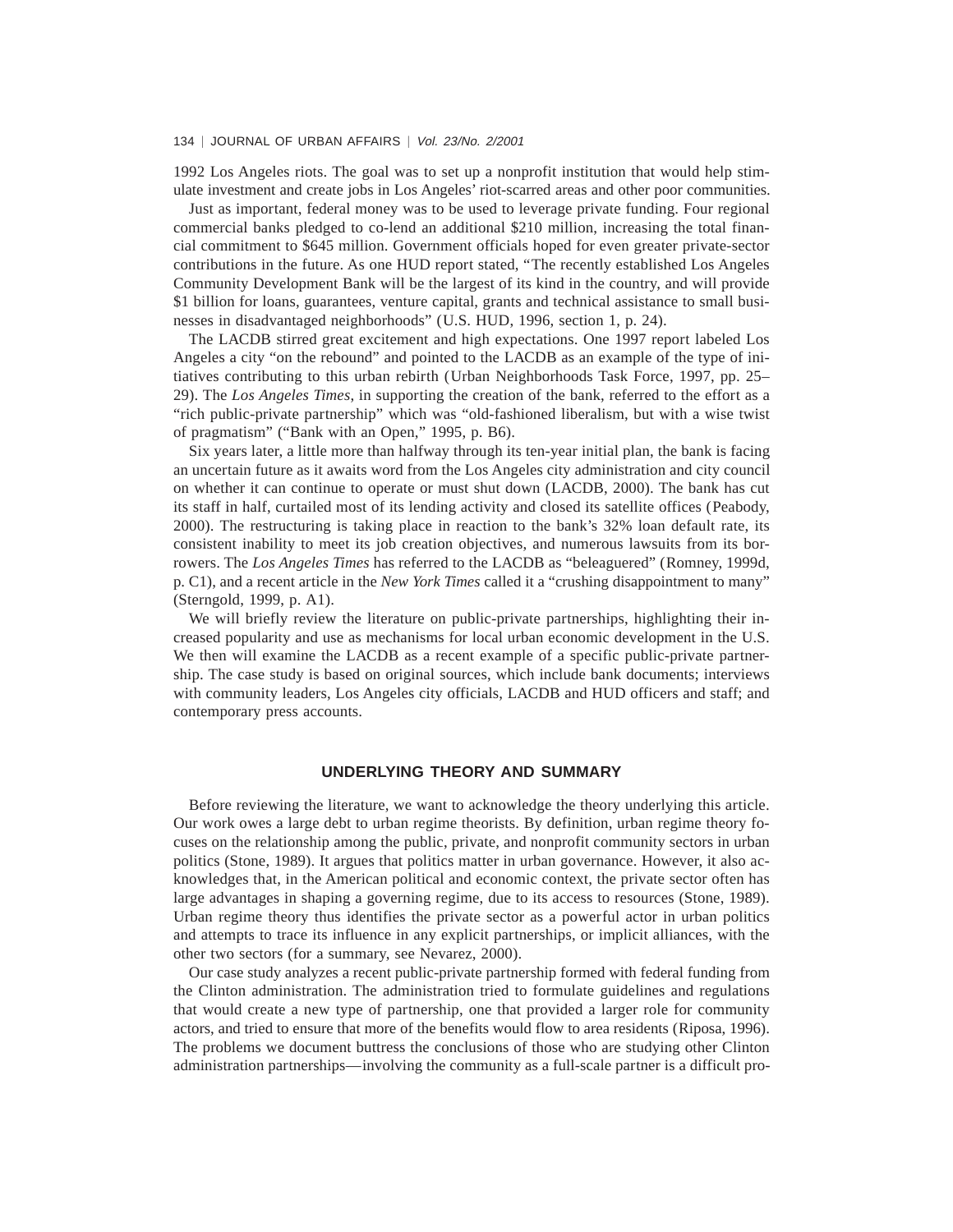cess, one that is often derailed by the existing political situation (see Weir, 1999). Ironically, we conclude that part of the problem in Los Angeles is that the public sector actors themselves placed too much faith in private sector methods. This fact highlights how dominant private sector approaches are in the present American discourse.

We conclude, however, that the Los Angeles Community Development Bank can boast of some accomplishments (see also Pastor, Dreier, Grigsby, & Lopez-Garcia, 2000). Furthermore, the new bank leadership is now actively considering changing course and patterning the bank after existing, effective models of community development finance. If allowed to continue, the bank has a chance to further fulfill its mandate of increasing the flow of capital to underserved neighborhoods of Los Angeles.

Nevertheless, this article does serve as a warning. The following case study highlights the fact that public-private partnerships, currently so popular in urban governance, are not a panacea. They need to be carefully structured in order to be effective and inclusive.

# **PUBLIC-PRIVATE PARTNERSHIPS IN THE U.S. URBAN CONTEXT**

In order to understand contemporary forms of partnerships, we first need to clearly define what they are. Such a definition is especially important because many city officials have begun claiming that all sorts of relationships with private and nonprofit actors constitute a "public-private partnership" (Walzer & York, 1998). In our analysis, we make use of Peters' five-point characterization of public-private partnerships. Peters (1998) writes that such partnerships:

- 1. Involve "two or more actors," at least one of which is a public entity.
- 2. Each of the participating actors can bargain on its own behalf.
- 3. The partnership involves a long-term, "enduring" relationship.
- 4. Each actor must be able to bring either material or symbolic goods to the relationship.
- 5. All actors have a "shared responsibility" for the outcomes (pp. 12–13).

Public-private partnerships have become an increasingly important form of urban governance and a primary means of local economic development in most US cities. As Keating (1998) observed

Public-private partnership has become an almost universal theme in urban policy and government on both sides of the Atlantic. Apparently offering low-cost solutions to urgent problems and transcending the ideological divides, it has become widely popular and accepted almost uncritically (p. 163).

Of course, partnerships are not new. In one form or another, they have played crucial roles in US urban politics for well over a century. Beauregard (1998) argues that publicprivate partnerships date back to the mid- to late-nineteenth century, at which time urban governments began differentiating their interests from those of private businesses. During the post World War II era, the federal government became an increasingly important partner, with the urban renewal program of the 1950s and 1960s an example of this newer form of publicprivate partnership (Levine, 1989; Stephenson, 1991).

It was during President Carter's administration that the concept of public-private partnerships became an explicit, crucial component of federal urban policy. Carter's 1978 National Urban Policy expected the private and nonprofit sectors to take on equal roles with govern-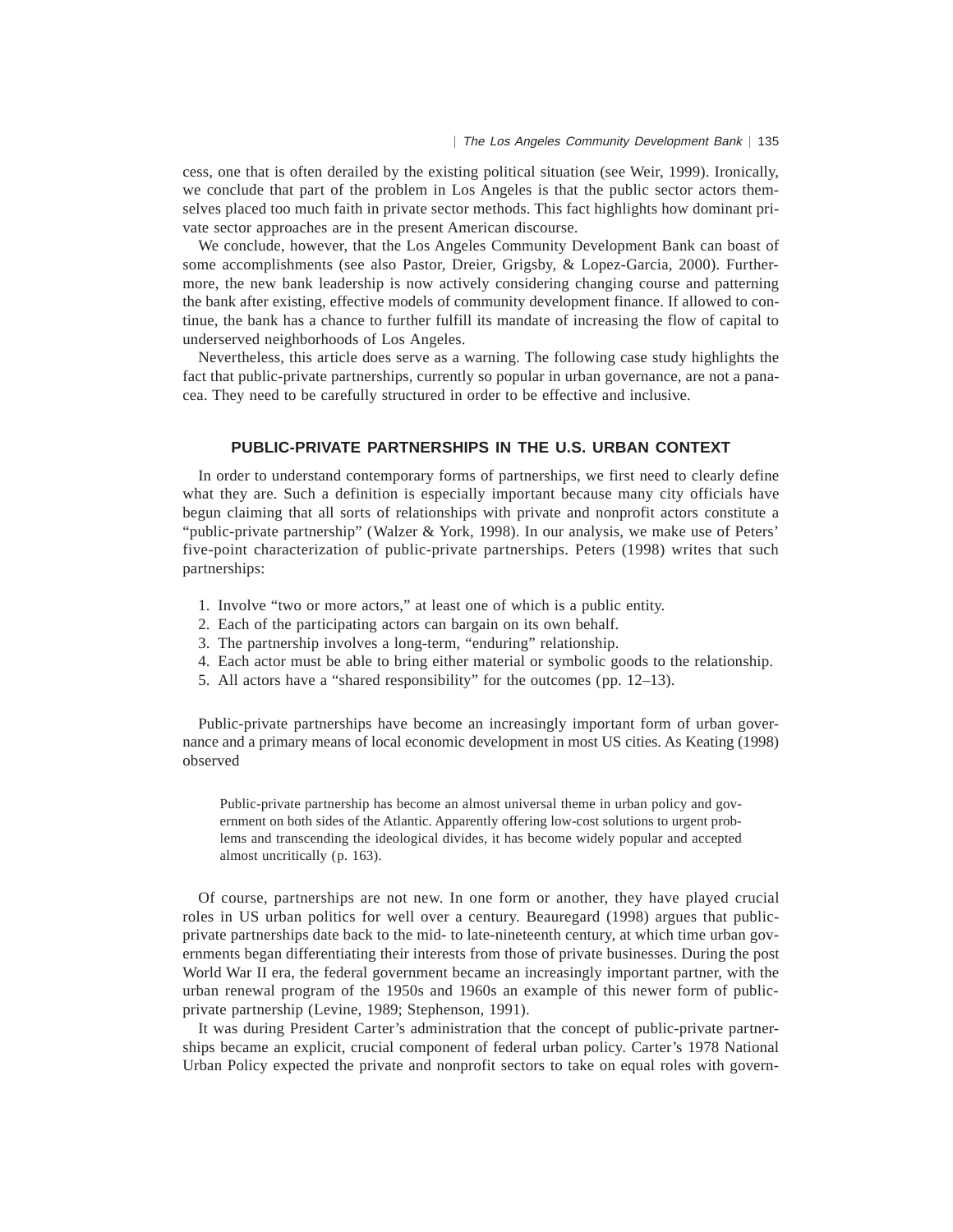ment in redeveloping cities, providing not just resources but also expertise (Lyall, 1986) (see also Clarke, 1998; Linder, 2000; Stephenson, 1991).

#### **Urban Public-Private Partnerships Since the 1980s**

Over the last two decades, American city officials have increasingly turned to publicprivate partnerships as a means of local economic development and urban governance (Clarke, 1998; Levine, 1989; Walzer & York, 1998) (for comparative purposes, see Kearns & Turok, 2000). In part, city officials view partnerships as a practical response to cutbacks in federal aid and limited local budgets. The partnerships are seen as cost-effective because they leverage increasingly scarce public sector resources with those of the private and nonprofit sectors (Linder & Rosenau, 2000; Osborne & Gaebler, 1992; Peters, 1998).

Partnerships also are a form of governance that reflects the prevailing political and cultural ideology, one that gives higher standing to the private sector. Partnerships tap into the increasingly anti-bureaucratic attitude of the public, because they are seen as a means of bypassing normal government channels and benefiting from the perceived efficiencies of the private sector (Osborne, 1990; Squires, 1989). As Kanter (2000) has observed, "Business language increasingly pervades public discourse" (p. 167). The presence of business representatives, rather than government officials, now confers legitimacy on many policy initiatives, because business is widely viewed as a "neutral convener" and "above politics" (Kanter, 2000, pp. 167– 169). Thus, public-private partnerships, by bringing the business sector into the decision making process, have become a means of lending a stamp of approval to specific urban projects and to general changes in urban policy.

Some observers hail public-private partnerships as bridging mechanisms, new governing institutions that can allow for a greater diversity of voices from the nonprofit, private, and public sectors (see Wiewel, Gaffikin, & Morrissey, 2000; for inner-city business development specifically, see Gittell & Thompson, 1999). Skeptics point out that these institutions will only work if safeguards are built into their structure to make sure that the public and nonprofit sectors are treated as equal partners with the private sector (Levine, 1989).

The view of partnerships as a new form of governance is consistent with reformers who support "Third Way" ideas. Osborne (1990), who has helped popularize such concepts, explains the Third Way paradigm by writing that, "To boil it down to a slogan, if the thesis was government as solution and the antithesis was government as problem, the synthesis is government as partner" (p. 327) (see also Osborne & Gaebler, 1992).

In academic literature, Third Way governance is subsumed under the label of the New Public Management (NPM) movement. For Stoker (1998), public-private partnerships are an important NPM mechanism, a means of establishing "new forms of governing [that] involve working across organizational boundaries" (p. 37) (see also Keating, 1998; Linder, 2000).

Along these lines, Hula and his colleagues hold high hopes for specific types of partnerships in the urban context, partnerships that they identify as governing nonprofits. These are partnerships in which local nonprofit organizations take the lead in forging "coalitions among various groups and across multiple organizations and sectors in an effort to address chronic societal problems by increasing the capacity of the local political system" (Hula, Jackson, & Orr, 1997, p. 460).

While these ideas are appealing, there is a danger that public-private partnerships will actually inhibit other voices and lead to inefficient outcomes if one or more of the partners plays a subservient role (Peters, 1998). In the American urban context, the danger is that local governments and/or community nonprofits often are the ones playing this subservient role, especially in financially-strapped cities desperate to attract and retain private business (Clarke, 1998).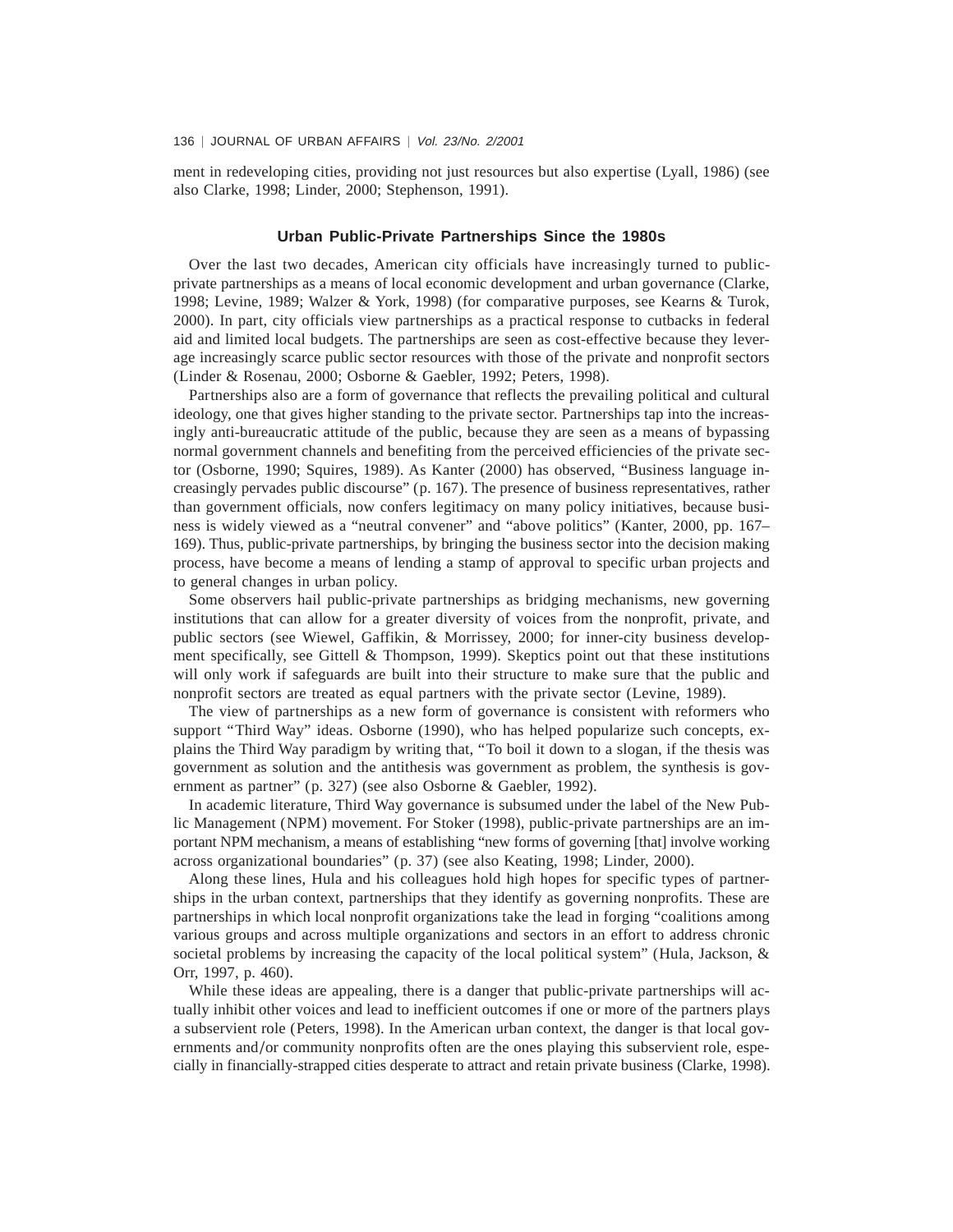## **The Clinton Administration's Advocacy of Partnerships**

Public-private partnerships came to play a crucial role in President Clinton's "New Democrat" or "Third Way" policies (Ross & Levine, 2001). The Clinton administration clearly advertised its view that public-private partnerships were a key component of its urban policy. For example, a U.S. Department of Housing and Urban Development report (1999) stated that

The right mix of public incentives, combined with the willingness of the private sector to invest in untapped markets, is highly effective as a recipe for revitalizing distressed communities. The Administration's 21st Century Agenda for Cities and Suburbs uses targeted public incentives to encourage partnerships among the public, private and nonprofit sectors and to attract more private sector investment in business and redevelopment projects (p. xiii).

Analysts have criticized earlier partnership models for their lack of community involvement and disregard of disadvantaged residents (see Squires, 1989). In contrast, the Clinton administration tried to build safeguards into new partnerships by mandating that the local community be fully involved (Riposa, 1996). For example, one of the four principles that communities had to address in applying for an Empowerment Zone designation was evidence of community-based partnerships (Rodgers, 1998; Weir, 1999).

President Clinton became an early advocate of a specific type of Third Way organization the community development bank. While still governor of Arkansas, Clinton wrote the foreword to Osborne's *Laboratories of Democracy* (1990). In the book, Osborne attempted to disseminate what he saw as successful models of new governance. The "development bank model," based on the South Shore Bank of Chicago (now ShoreBank), was one such example (p. 305). Osborne praised what South Shore had been able to accomplish and added that, "If we are to pursue an effective development strategy in poor communities, neither the public nor the private sector is the best vehicle. . . . We need to add yet another third-sector model, the community development bank" (p. 312).

When it came time to decide how best to encourage a public-private partnership effort in Los Angeles as a response to the riots, the Clinton administration felt very comfortable supporting a community development bank model (Merl, 1995a). This model fit the administration's overall goals for creating or strengthening partnerships that would "identify, package and broker deals to the private marketplace" (U.S. HUD, 1996, section 1, p. 32). Such deals would reduce the risk to the private sector by decreasing the uncertainty associated with investing in inner-city neighborhoods. The federal government's role would be to provide seed funds, which would then leverage other public and private monies (U.S. HUD, 1996).

# **THE CREATION OF THE LOS ANGELES COMMUNITY DEVELOPMENT BANK**

On April 30, 1992, the city of Los Angeles erupted in violence when an all-white jury found four white police officers innocent in the beating of black motorist Rodney King. The rioting and looting triggered by that verdict lasted six days and resulted in 52 deaths and nearly \$1 billion in property damage and destruction (Sears, 1994).

The riots served to highlight the tremendous difficulties that Los Angeles was experiencing in shifting to a global, post-industrial economy. The city was especially hard hit by the recession of the early 1990s—between 1991 and 1993 the large majority of the job losses in the state of California were centered in Los Angeles County (Pastor, et al., 2000).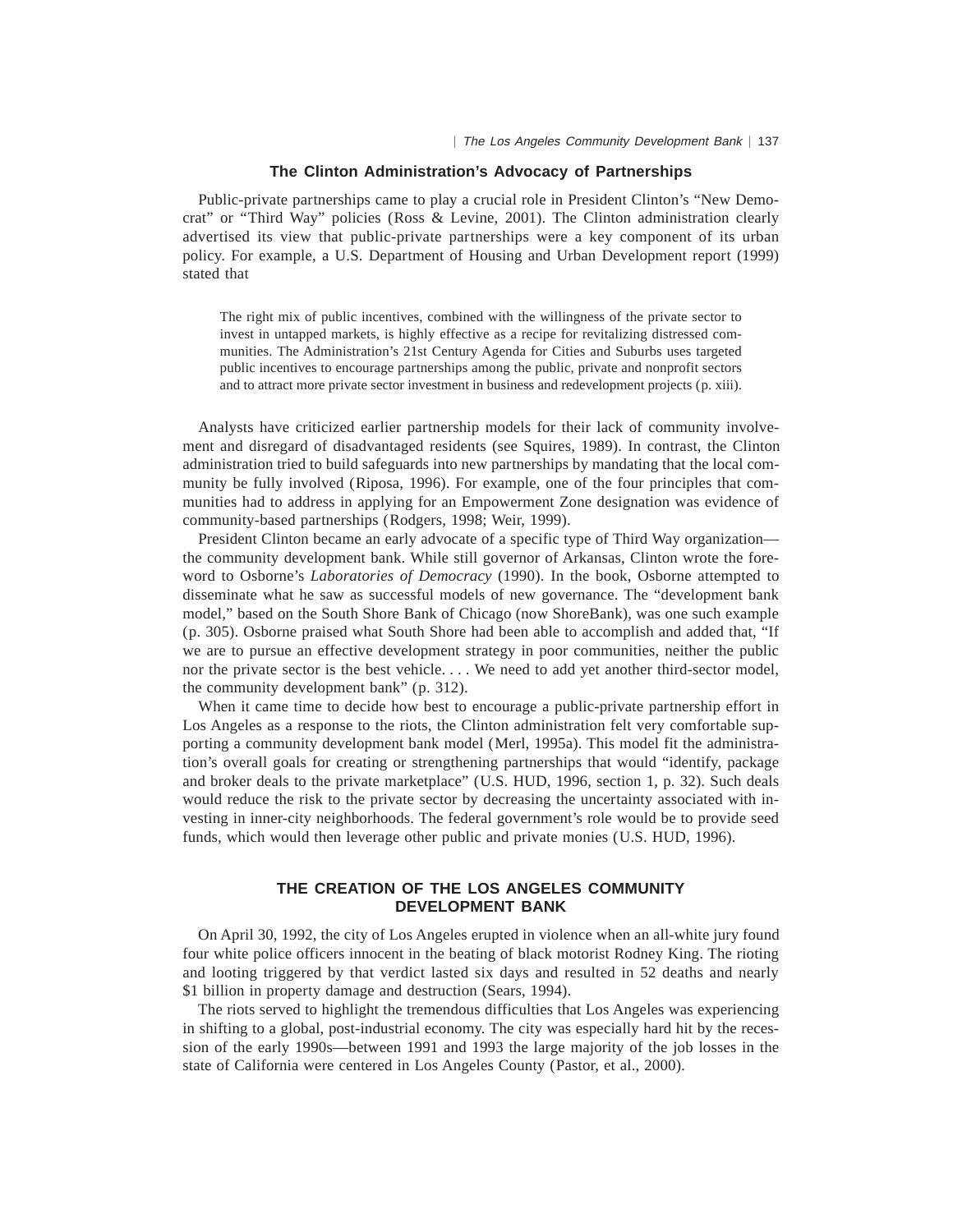The riots also served as the catalyst for efforts at urban revitalization initiatives, including one proposed by the newly elected Democratic president, Bill Clinton. One focus of Clinton's initiatives was the Empowerment Zone (EZ) program, which consisted of federal infusions of social service grants and business tax credits into blighted urban and rural regions of the country.

The Empowerment Zone legislation was signed into law in August 1993, with the first six urban sites to be selected in December 1994. Since Los Angeles was the impetus for the program and was home to California's largest group of Democratic voters, city leaders were confident of its selection as an EZ site (Boyarsky, 1993). Clinton administration officials offered further encouragement by indicating that Los Angeles was "virtually assured of receiving one of the zones" (Lopez, 1993, p. 14).

However, a few weeks before the Empowerment Zone application deadline, the city was told by the U.S. Department of Housing and Urban Development (HUD) that its proposed application was too vague and lacked specific details of how it planned to address the poverty in the proposed Zone areas. Furthermore, HUD officials were concerned about the application's lack of evidence of private sector involvement and resources (Connell, 1994; Lichtblau, 1994; see also Pastor, et al., 2000). With little time remaining, Los Angeles officials scrambled to come up with more details for their proposal.

In early December 1994, shortly before the scheduled announcement of the selected sites, HUD officials met with Los Angeles city leaders to let them know that the city's prospects of receiving an EZ were slim and to suggest other funding options if the city were not selected. Towards that end, HUD officials encouraged the city to apply for a combination of an Economic Development Initiative (EDI) grant and Section 108 loan guarantees (Merl, 1995a).

Both EDI grants and Section 108 loan guarantees were designed for economic development rather than social service purposes. The programs came with stringent guidelines that made them less flexible than other federal funds, including the money that would have accompanied an empowerment zone designation (Nelson Rockefeller Institute, 1997). The Section 108 loan guarantees also involved a potential risk to the city of Los Angeles: the guarantees would be secured by the city's share of future community development block grant (CDBG) funds, money often used for social service programs in needy areas (Merl, 1995a).

Los Angeles Mayor Riordan's office quickly assembled a team to come up with a proposal for how the city would use the money. Led by the deputy mayor for economic development, the planning team consisted primarily of volunteer private sector bankers, lawyers, and financiers, all of whom had very little developmental finance experience. The team's composition reflected Riordan's preferences. The newly elected mayor came from the private sector, and he placed his confidence in those who had a similar background and outlook.

Given the limitations of the funding, the bank's planners felt they had little choice but to propose to use most of the federal money to provide business loans. As one of them explained, "The thinking was, we're getting this consolation prize. There isn't a whole lot else that we can do with it." Loosely building on a one-stop capital shop idea discussed in the original Empowerment Zone application, the city submitted a proposal to HUD to use the funds for a community development bank.

On December 21, 1994, President Clinton announced the six cities that would receive empowerment zone (EZ) designation and two additional cities that would receive a consolation prize of supplemental empowerment zone (SEZ) designation. Los Angeles received the larger SEZ package—approximately \$200 million in grants and loan guarantees (Brownstein & Schwada, 1994). At least 75% of these funds had to be used within the original EZ target area, a 19.3 square mile region of 200,000 residents, encompassing "the traditional industrial core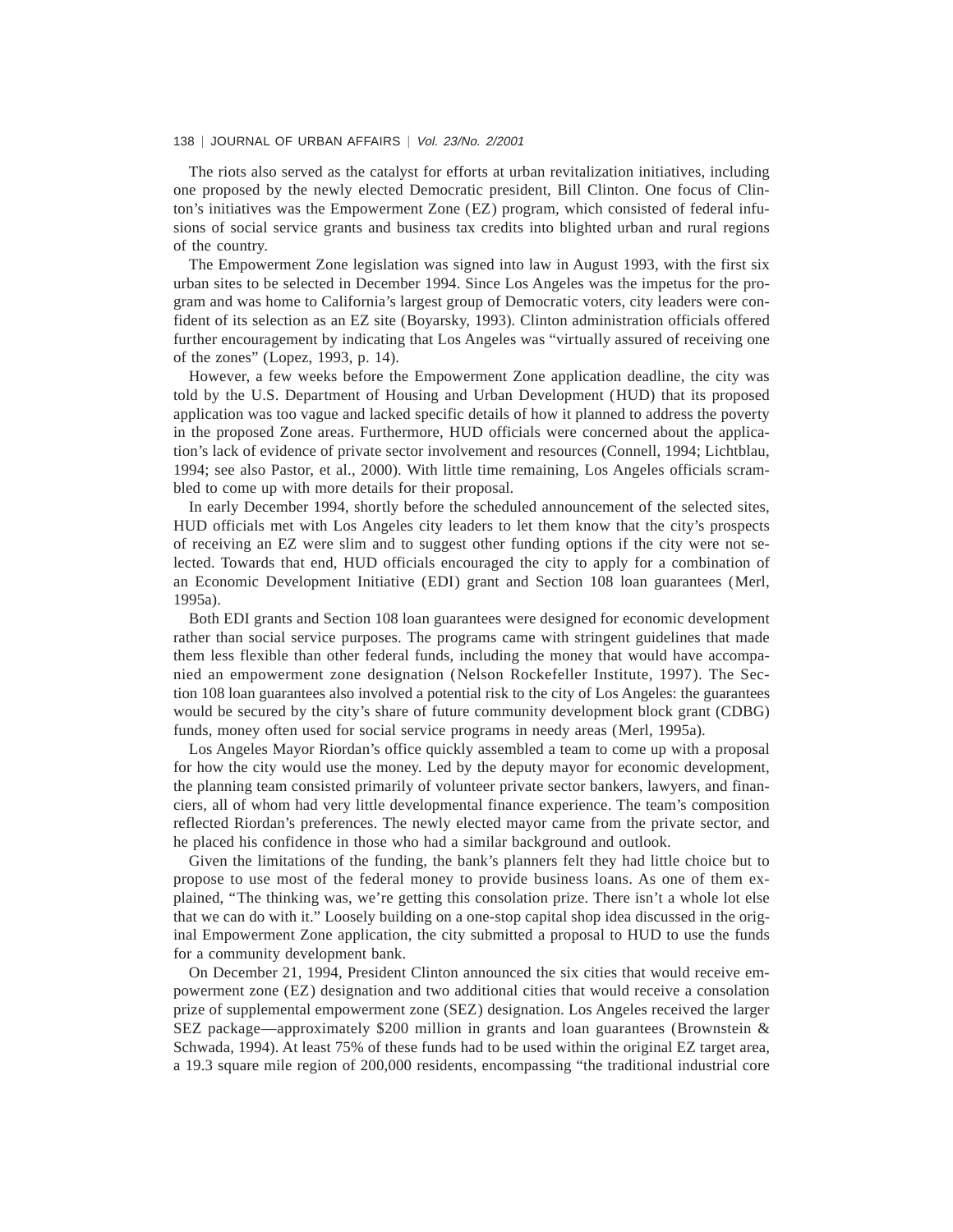of Los Angeles, including the Downtown Alameda Corridor, the Historic Core, Central Avenue, Watts, and Firestone" (U.S. HUD, no date, p. 4). The remaining 25% of the federal funds could also be used in a one-mile buffer zone surrounding this area.

Mayor Riordan, who had campaigned promising to stimulate Los Angeles' economy by bringing jobs and services to impoverished communities, did not feel that the SEZ designation and the \$200 million were sufficient. Humiliated by the failure to obtain EZ designation, Riordan pushed the federal government to enlarge the city's consolation prize (Schwada & Merl, 1995; Schwada & Richter, 1994). Following what sources described as a series of "sometimes crisp sessions," the Clinton administration agreed to have HUD add an additional \$200 million in loan guarantees to Los Angeles' SEZ package (Newton, 1997, p. A1).

The extra \$200 million not only gave the proposed bank more stature, it also provided funds that could be used for investments in high-poverty areas outside the SEZ. The mayor believed that to gain the approval of the 15-member city council for the idea of a community development bank, he would need to present a plan that provided benefits to a larger number of council districts.

However, the proposed bank could not invest this additional \$200 million outside the SEZ unless it was able to raise public and private capital with which to administer these funds. Towards that effort, Mayor Riordan pledged \$5 million from the city's allocation of Community Development Block Grant funds, with the community development bank's planners intending to raise the remaining capital from private sources.

Los Angeles County, which had participated in the original EZ application, was also part of the SEZ application. The county received \$50 million from HUD, half in EDI grants and the other half in Section 108 loan guarantees, and committed \$30 million of this capital to the new community development bank. With the inclusion of the funds promised to the county, Los Angeles had a \$435 million commitment from the federal government. Of this total, \$115 million consisted of EDI grants, \$315 million of Section 108 loan guarantees, and \$5 million of community development block grant funds (Report from City Administrative Office, 1995).

As evidence of private sector involvement in this new partnership, four large regional banks also committed an additional \$210 million to the project (Schwada & Merl, 1995). The community development bank's planners had seen this involvement as crucial for HUD's ultimate approval of the project. One of the reasons why Los Angeles failed to receive an Empowerment Zone designation was that there had been insufficient private sector involvement in the EZ plan. When the city was working on the bank proposal, HUD officials strongly stressed how crucial it was for Los Angeles to show that it would leverage private resources with the federal funds.

Mayor Riordan played a critical role in obtaining private sector commitments for the new bank, calling the heads of several large regional banks to ask for their participation. The commercial banks were not pleased with the new bank's creation, since it represented potential competition. However, Mayor Riordan stressed the necessity of obtaining private sector commitments in order to receive the federal money and, in the end, four large commercial banks— First Interstate Bank, Bank of America, Wells Fargo, and Union Bank—produced the requested letters of support (Schwada & Merl, 1995).

The four commercial banks promised to co-lend with the new bank as long as the deals were of sufficient quality. However, these commitments were conditional and not legally binding. Nevertheless, the bank's planners ultimately included this \$210 million in additional commitments in the community development bank's anticipated capitalization, raising the total to \$645 million. Later, a consortium of smaller commercial banks also pledged its own co-lending funds to the effort (Leovy, 1998).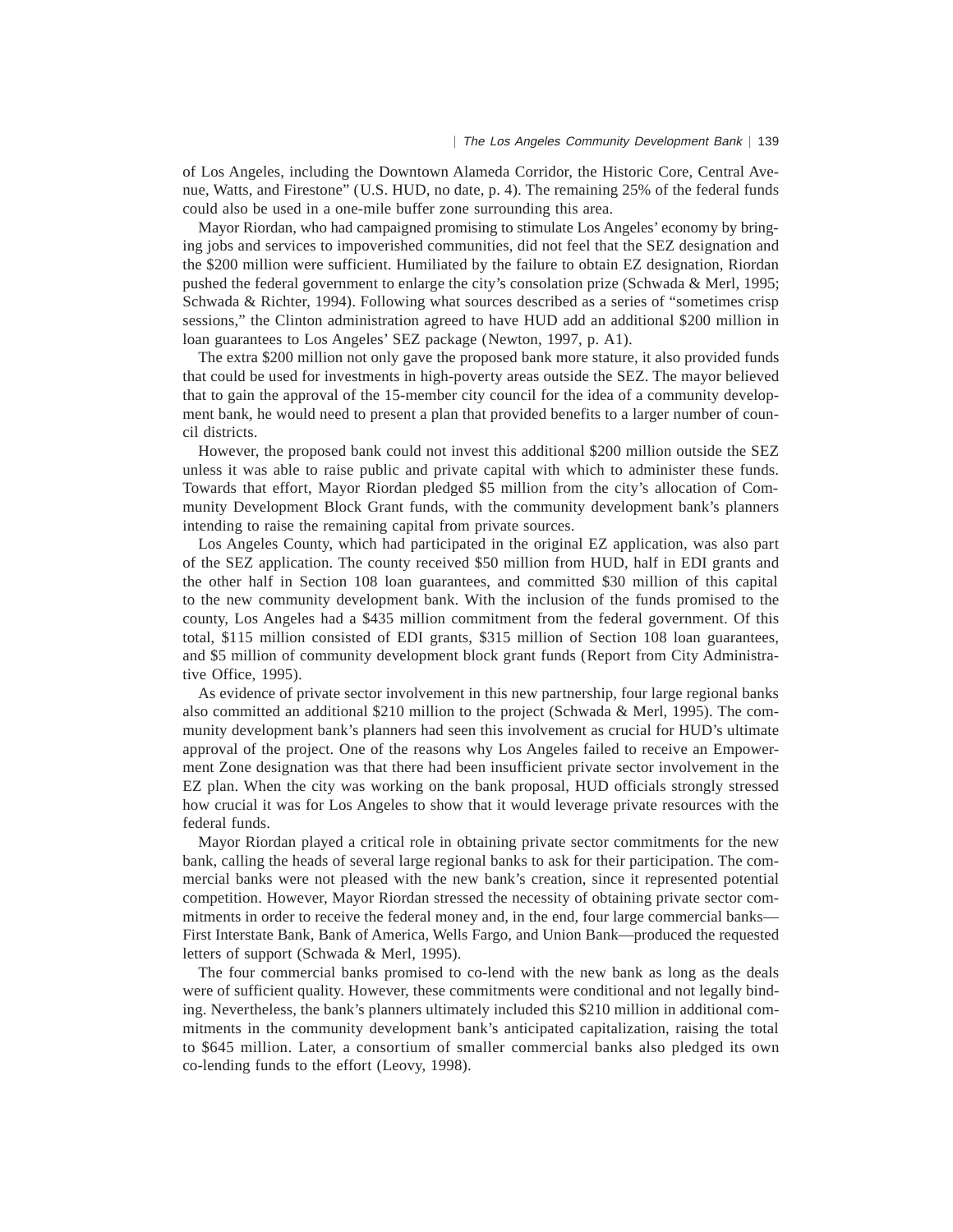## **The Planning Process**

Los Angeles officials now had two months to submit a preliminary proposal for the community development bank to HUD. Once that proposal was approved, city officials would have additional time to formulate and gain agreement to more specific operating guidelines.

The planning committee liked the concept of a bank. However, the committee chose not to follow the community development bank model created by Chicago's ShoreBank, which included a for-profit bank holding company, a depository institution, and other for-profit and nonprofit subsidiaries. The Los Angeles Bank planners worried that structuring the bank as a for-profit entity may have alienated members of the city council, who could have seen it as inappropriate for a project funded with public money. Some council members also may have perceived a for-profit bank as being too closely aligned with Mayor Riordan's ideology and background as a private sector venture capitalist. Furthermore, a true depository institution might have threatened the existing commercial banks in the area, undermining their promised support (Kraul, 1995).

For all these reasons, the planners chose to create a nonprofit loan and equity fund instead. However, they decided to maintain the word "bank" in the fund's title. They even obtained a special waiver from the California Department of Corporations that enabled this unregulated, non-depository institution to be called a bank. The organization's official title would be the "Los Angeles Community Development Bank, Not a Commercial Bank." The disclaimer "Not a Commercial Bank," was required by the California Department of Corporations, to clearly differentiate the Los Angeles Community Development Bank (LACDB) from private banks.

In early March 1995, the Los Angeles City Council unanimously approved the planners' proposal for the LACDB. The proposal was then submitted to HUD. On May 10, 1995, Vice President Al Gore officially announced the federal government's approval of the plan, making the LACDB the largest federally supported urban loan program in history (Schwada, 1995).

Although the LACDB was now officially launched, bank planners still had major issues to resolve. One of the most important issues was a need to obtain agreement from HUD on waiving certain restrictions that came with the city's initial \$200 million in federal grants and loan guarantees. These restrictions included the requirement that the bank create or retain one job for every \$35,000 in bank capital invested; that the bank only finance businesses located in, or willing to move to, the SEZ; and that 51% of all the jobs created or retained go to, or be made available to, individuals living in the target area of the SEZ.

The planners' hopes that HUD would waive some of the restrictions had been bolstered by encouragements from high-ranking HUD officials and by the planners' general inexperience working with such federal programs. With the exception of the city's Community Development Department (CDD) staff, which had managed community development loan funds using Section 108 capital, most of the original planners had no previous experience with this source of funding. Although a few members of CDD's staff argued that certain waivers were unlikely, their warnings went largely unheeded and served only to minimize their future role in the planning process.

Ultimately, HUD did not approve many of the requested waivers, a number of which would have been in violation of federal laws (see Merl, 1996). By proceeding under the assumption that the waivers would be forthcoming, however, the planners had created a bank structure that did not reflect the limitations of its funding. As one of the original planners later commented, "If I had known that we wouldn't get the waivers and that the money wouldn't be clean, I wouldn't have gone with that model, which was based on private-sector funding assumptions."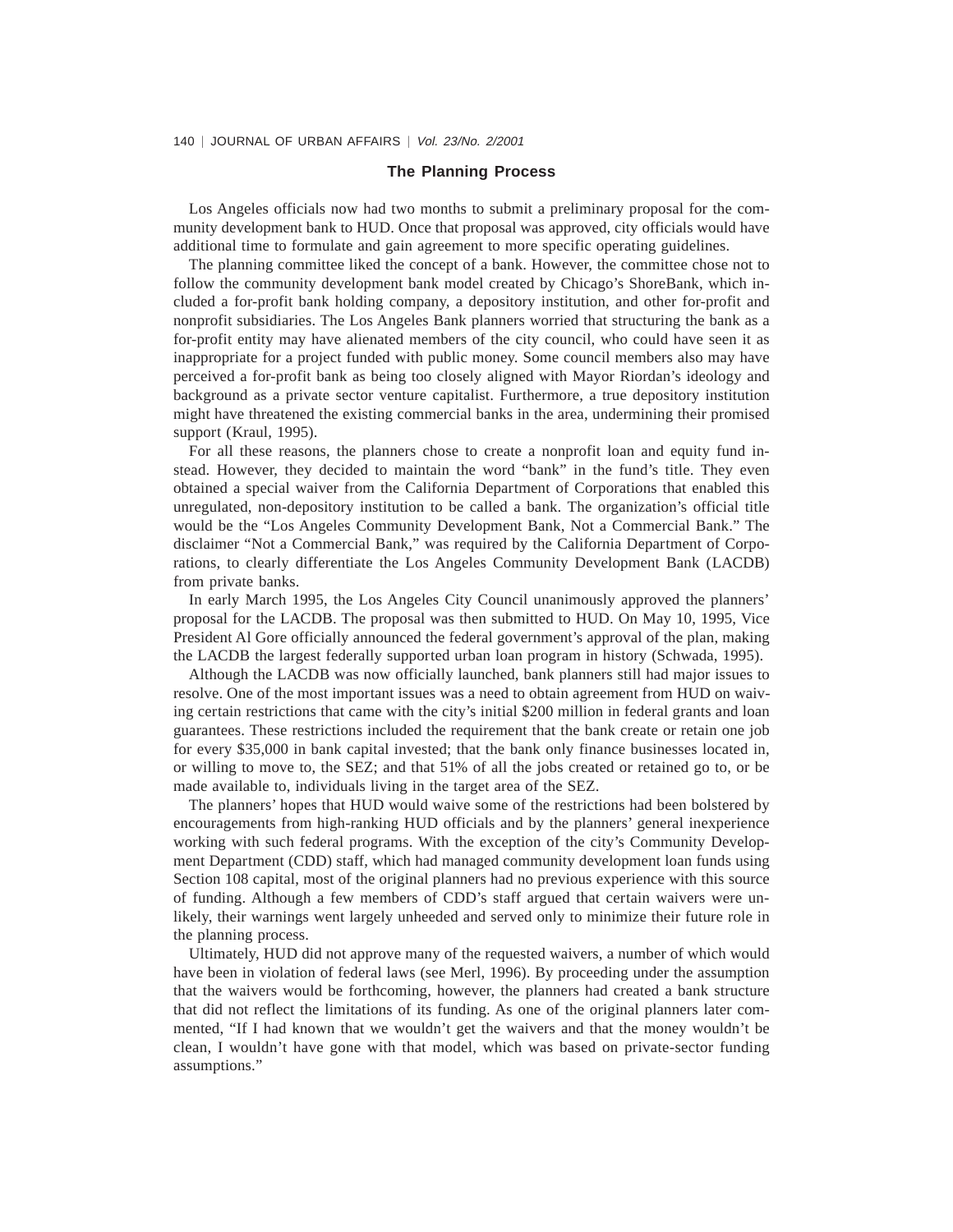The LACDB's planners also needed to create operating guidelines, develop loan criteria, and appoint a board of directors (Merl, 1995b). The selection of the board proved to be a contentious issue. The planners wanted to bypass the Ralph M. Brown Act, California legislation that guarantees the public's right to attend and participate in meetings of local legislative bodies. They were concerned that the Act would require the LACDB to make all its loan approval meetings open to the public, which could discourage business owners from applying for funding and potentially increase political influence over lending decisions. The Brown Act's open meeting provision could be bypassed, however, if individuals from the private sector incorporated the bank and appointed the majority of its board of directors.

A group of private sector volunteers already had been selected by Riordan to serve as the bank's initial incorporators. The mayor and the city council disagreed, however, over the composition of the board. While Mayor Riordan's office and the bank incorporators argued that the board needed to be as independent from city council oversight as possible, with the bank free to conduct its business in private, the city council wanted to place the bank under its control (see Ray, 1995). Ultimately, the planners arrived at a compromise: the incorporators would appoint four self-perpetuating board members. Riordan would appoint an additional six board members, subject to the city council's approval. Los Angeles County would appoint one board member, and a panel of local university presidents would choose the remaining four board members (U.S. HUD, no date). The 15-person board would thus have eight privately appointed members and seven publicly appointed ones, allowing the bank to hold closed-door meetings.

The final agreement between the bank, the city, the county, and HUD was signed at the end of October 1995. The board's first meeting was in mid-November, and it immediately began working with the planners and the city council to complete the development of specific bank policies. One of the policies it adopted was a turndown provision: a stipulation that the bank could lend money only to businesses that had been turned down at least once by a commercial bank. The board included this provision to satisfy the federal requirement that Section 108 funds be used to supplement, rather than supplant, private funding. The city council also thought the provision was a good idea, fearing that without it, commercial banks might shirk their responsibilities by decreasing their ongoing levels of investment in the LACDB's target area.

In late May 1996, the board hired C. Robert Kemp as the bank's CEO. Kemp assumed control in June, a year and a half after the bank was originally proposed. His job was to execute a plan that he had not helped to create. Kemp immediately set about hiring a staff, putting systems and policies in place, and generating loans. Using a group of temporary loan agents, the bank made its first loan in July 1996.

### **The Bank's Operation and Lending History**

The bank's initial rate of lending was slow: it lent out \$2.5 million in loans in the second half of 1996 (LACDB, 1997) and an additional \$25 million in 1997 (LACDB, 1998). Members of the target communities became restless at the slow start-up process (Newton, 1997). This impatience was exacerbated by press scrutiny, which focused on how few loans the bank had made during its first years of operations. In an early 1998 interview with the bank's CEO, a *Los Angeles Times* reporter observed, "people are concerned about the amount of time that has gone by versus the amount of money that has been loaned out." The reporter then pointedly asked, "What's the problem?" (White, 1998, p. M3).

The bank also was feeling pressure from individual city council members, some of whom were in frequent contact with the bank about its slow pace of lending. The LACDB regularly reported on and defended the number of loans and dollars it invested in the districts of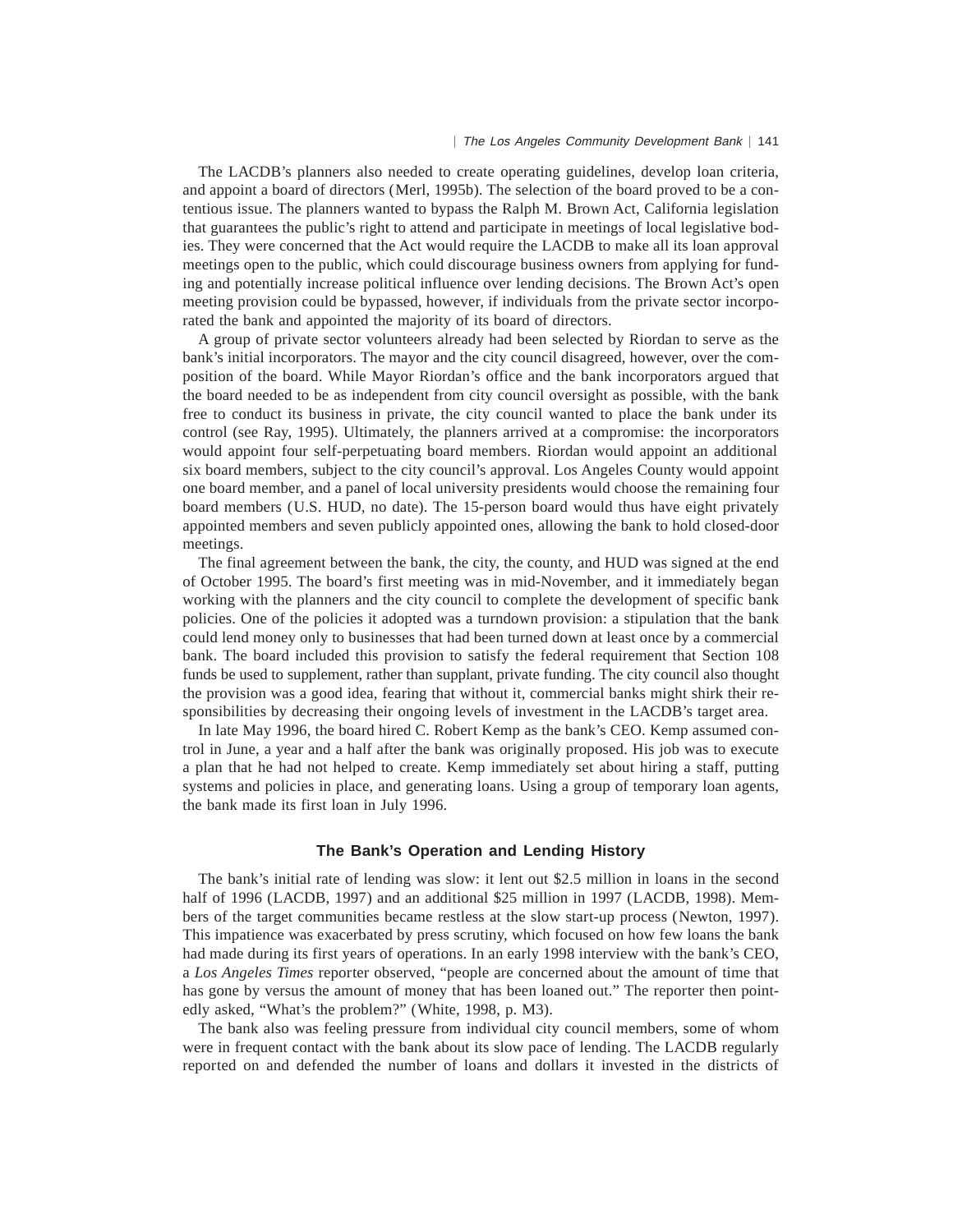individual council members. In response to calls from unhappy constituents, some council members also required bank staff to spend time and resources explaining individual loan decisions.

Although the bank accelerated the total dollars loaned through 1998, it remained behind in meeting its own investment objectives. The bank's 1999 Business Plan revealed that it had reached less than 40% of its lending goals for 1998 (LACDB, 1999a).

In large part, the LACDB was hampered by its own design as a wholesale rather than a retail lending institution, structured to make the majority of its loans through intermediaries. These intermediaries, including private lending and community economic development organizations, would originate and underwrite loan requests for the LACDB (U.S. HUD, no date). This design reflected pressure placed on the city council by existing community organizations, which wanted the chance to serve as such intermediaries and, in the process, possibly access new grant funds from the bank. Under this scenario, the bank itself was expected to make only a handful of direct retail loans each year (Schwada & Merl, 1995).

The majority of the bank's largely inexperienced intermediary organizations, however, did not have the capability to find appropriate businesses to finance. Only one of the bank's four intermediary micro-loan providers, and one of the seven business-loan providers, made any loans in the LACDB's first two years of operations (LACDB, 1999a).

Moreover, the bank also had been planning on co-lending extensively with other institutions in the region (Yarborough, 1996). This would give the bank time to hire and train its staff before assuming responsibility for all the services it would ultimately provide. However, the bank found itself limited in its ability to leverage its capital with that of private lending institutions.

The bank's difficulties were two-fold: First, the bank had to compete with organizations such as the federal Small Business Administration, whose loan guarantee programs carried more favorable terms than did the bank's (LACDB, 1999a). Second, the four large commercial banks, which in 1995 had pledged \$210 million, were not interested in most of the co-investment opportunities that the LACDB brought to their attention. Only one of these banks, Bank of America, ever co-invested with the LACDB, making just one commitment of \$6 million.

As the Southern California economy began to improve after 1995, rather than co-lending with the LACDB, the large commercial banks began aggressively pursuing deals for themselves in the bank's geographical area (LACDB, 1999a). As the private banks increased their levels of investment in the targeted inner-city neighborhoods, they "cherry-picked" the best, most profitable deals available. In contrast, the LACDB was hindered by the turndown provision, prohibiting it from investing in any company not already rejected at least once by a conventional lender. The bank therefore saw its pool of potential customers shrink and become even more risky.

An additional problem was the bank's own high cost of capital. The Section 108 loan guarantees, used by the LACDB to make loans, are priced slightly above the U.S. Treasury rate. This meant that, over the first few years of the bank's life, the loan guarantees were priced at an interest rate of approximately 6.5%. This rate did not factor in the bank's administrative expenses and loan loss reserves, which totaled an additional 14%. Since the LACDB offered loans at rates as low as 7 to 8%, in line with those of area commercial banks, the bank lost money on each loan that it made, even if that loan were to be fully repaid. The bank's board of directors recognized this fact, but felt that it was appropriate to use the bank's EDI grant funds to subsidize the resulting losses, to allow the bank to provide loans of last resort to the community.

By early 1999, press criticism of the bank had shifted to the quality rather than the quantity of its loans. In February 1999, the *Los Angeles Times* revealed, "more than a third of [the bank's]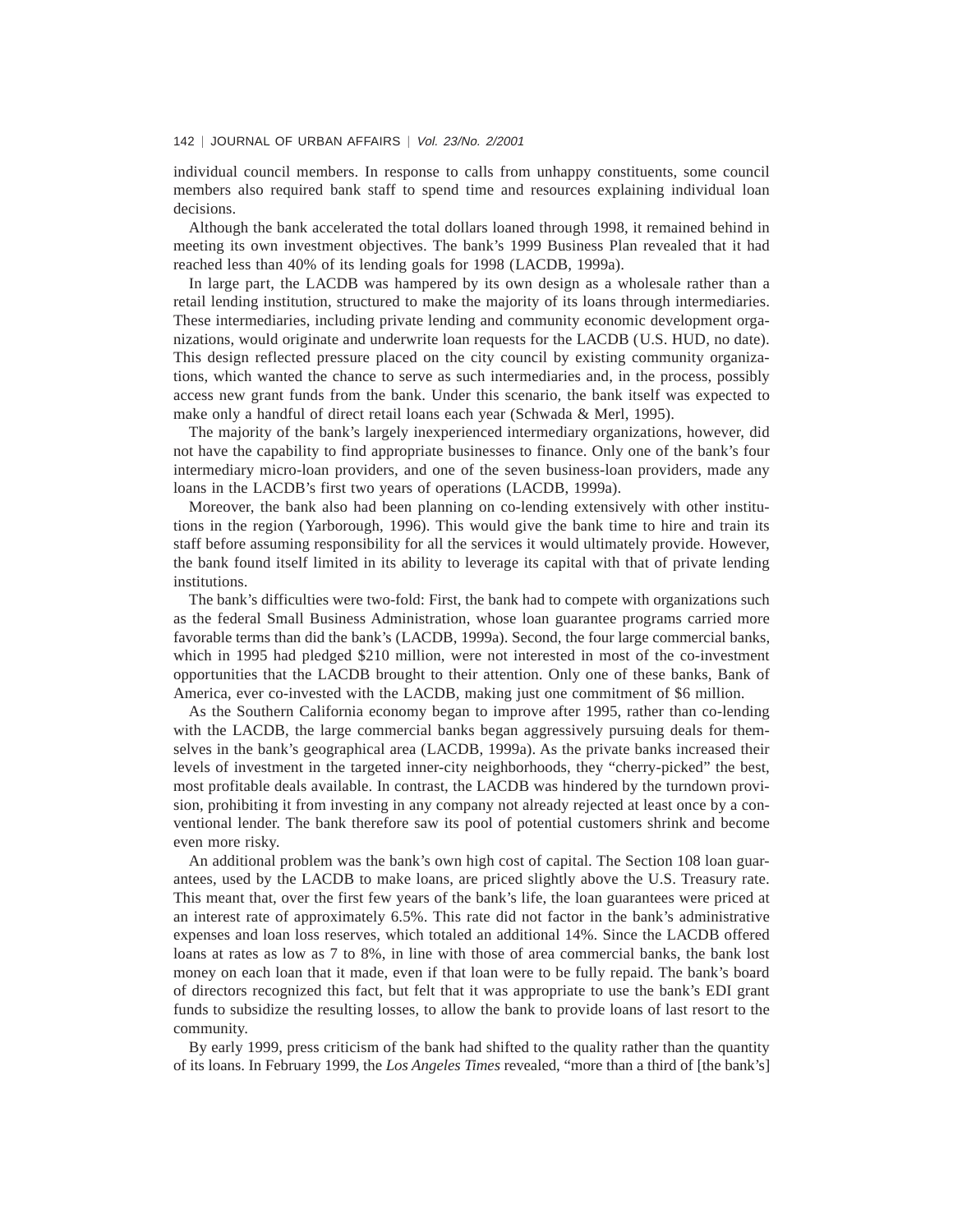major borrowers go out of business or fall into deep trouble with their loans" (Romney, 1999a, p. A1). A subsequent report by the LACDB to the city council indicated that nearly 60% of the bank's portfolio consisted of problem loans, where the borrowers were either more than a month behind in payments, had bounced a check, or were experiencing cash flow or other problems (Romney, 1999c).

The *Times* article also indicated that the bank was significantly behind in its job creation objectives and was facing a lawsuit alleging fraud and negligence from a former borrower (Romney, 1999b). The suit, filed by Summit Industries of Nevada, Inc., alleged that the bank had mishandled a \$2.5 million loan to the company, damaging the business in the process, and then had abruptly withdrawn its promised support (Romney, 2000a).

The city council reacted by giving the LACDB 30 days to respond to the problems outlined in the *Los Angeles Times* article (Los Angeles City Council, 1999). Although the council had amended and then approved each of the bank's annual business plans, council members seemed surprised and dismayed at the article's allegations. A spokesperson for one of the council members was quoted as saying, "We've always been curious what the [LACDB's] policies were and how they make decisions and how prospective customers get to that money through them" (Romney, 1999b, p. C2).

# **A Transition in Leadership**

In July 1999, the bank's CEO, C. Robert Kemp, cited health problems and stepped down from his position. Linda Griego, a former Los Angeles deputy mayor and a LACDB board member, agreed to serve as the interim CEO while a permanent replacement was sought.

Griego's first challenge was obtaining city council permission to raise the bank's lending cap to \$26 million, in order to correct a breach of the bank's Comprehensive Agreement with the city and county of Los Angeles. The Agreement stipulated that the bank could not lend more than \$20 million to any individual borrower. Yet, on April 17, 1999, the bank exceeded that cap by approving an additional \$2.9 million loan and a \$1.5 million line of credit to the Copeland Beverage Group, a start-up dairy. These loans brought the total capital that the LACDB had lent to Copeland to \$23.2 million (LACDB, 1999b).

The LACDB's board and staff had continued to provide additional funding to the troubled dairy, because they were concerned about the political fallout if such a large loan failed. This concern was heightened by the growing press criticism of both the pace and quality of the bank's lending.

In May, the bank submitted a corrective plan of action regarding the Copeland deal to the Los Angeles Community Development Department (CDD), the city's authorized representative under the Comprehensive Agreement. In early July, the CDD turned down the bank's corrective plan and referred the matter for action to the city council. The city council first became aware of the problem at its end-of-July meeting, three months after the bank initially exceeded its lending limit. In the meantime, the LACDB had approved a further \$3.6 million in financing to Copeland (LACDB, 1999b).

The city council refused to raise the bank's lending limit, and in August 1999, the LACDB was forced to cut off all funds to the dairy, effectively closing it down. After selling off Copeland's assets and paying its other creditors, the LACDB had lost just over \$22 million. The Copeland deal also pushed the LACDB's overall default rate to 32% of its total portfolio (Romney, 1999d).

In December 1999, William H. Chu, a former commercial banking senior executive, was selected to head the LACDB (Romney, 1999e). Almost immediately, Chu was faced with the need to convince an increasingly distrustful city council and city staff that the bank could op-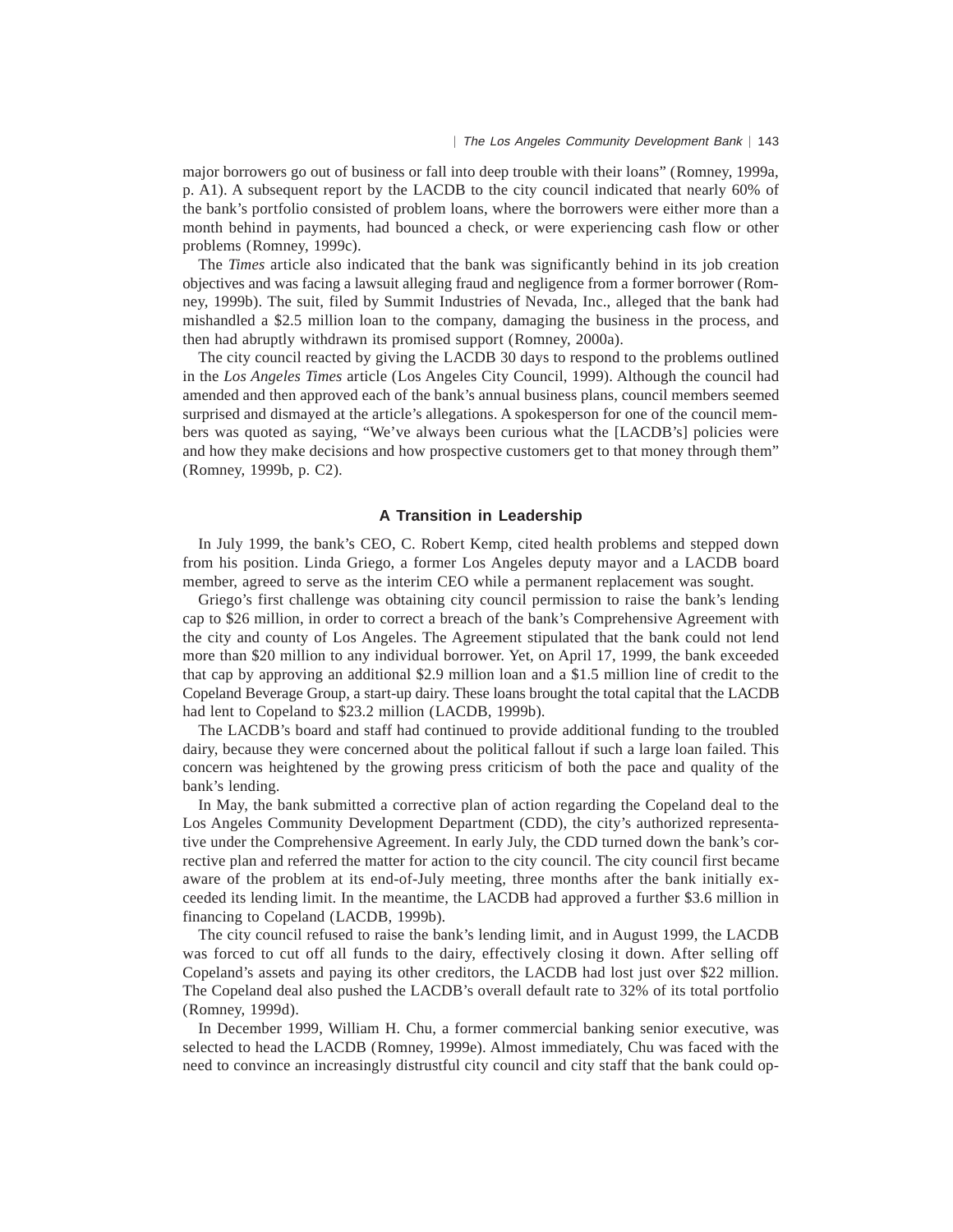erate more effectively in the future. This included ensuring that the bank would not breach its loan limits again and that it could address its high rate of default (Romney, 1999e).

In early March 2000, as Chu was working to restructure the LACDB, the bank lost the Summit lawsuit. The judge in the case awarded Summit Industries \$7.2 million plus interest, most of which the bank's insurance policy would not cover, as it was capped at \$1 million (Romney, 2000a). In addition to Summit, five other legal cases had been filed against the bank by March, only one of which had been settled (LACDB, 2000).

Los Angeles city officials reacted to the Summit judgment by asking Chu for a plan of reorganization, in case the final judgment in the case went against the bank. Chu responded with a plan to refocus and streamline the bank's operations, preserve capital, and explore alternative public and private re-capitalization strategies that would enable the bank to continue operating. The reorganization plan was approved by the mayor's office and the city council in late June, with the request that the LACDB provide periodic updates and a final 90-day report on its progress (LACDB, 2000).

The bank immediately stopped making any new investments, with the exception of those made through its intermediary microloan program and those made by Zone Ventures, a venture capital fund funded by the bank. In mid-July, as part of the streamlining and capital preservation strategies, Chu reduced staff by half and closed the bank's main office, as well as two of its three satellite offices (LACDB, 2000).

# **Current Situation**

On October 10, 2000, the LACDB filed its 90-day report. The report reviewed the bank's progress in reducing costs and outlined three proposals for continuing operations. The bank's preferred approach called for the creation of a for-profit entity that would assist the LACDB to raise roughly \$20 million in private capital. The bank needed this private capital in order to administer the remaining \$200 million in supplemental Section 108 loan guarantees, and thus to continue investing in the community (LACDB, 2000).

The bank also outlined two other options: maintaining the status quo, or terminating the Comprehensive Agreement early. The status quo option would continue the bank's operation "as is," including the management of its existing loan portfolio. Under this scenario, the bank would not attempt to invest the remaining \$200 million in Section 108 loan guarantees and would agree to release a "reasonable portion" of these loan guarantees to the city as long as the bank received enough funds to achieve its business plan objectives (LACDB, 2000).

In outlining the third option, early termination of the Comprehensive Agreement, bank management recognized that the city might have the legal authority to force the bank to shut down operations for potential technical violations of the Comprehensive Agreement. Such a shutdown would involve the liquidation of bank assets, including its remaining loan and venture capital portfolios, and the use of liquidation proceeds to pay off any remaining Section 108 obligations. The bank's management made it clear that if the city chose this option, the bank would no longer be pursuing its primary mission of economic development and its officers and board members might elect to resign (LACDB, 2000). In December, city officials asked for additional time in order to further consider the three options.

## **FACTORS CONTRIBUTING TO THE LACDB'S PROBLEMS**

The *Los Angeles Times*, among others, has blamed the Los Angeles Community Development Bank's rocky performance on the staff's and board of directors' lack of private sector lending experience. This, in turn, the paper charges, led to the bank selecting deals of poor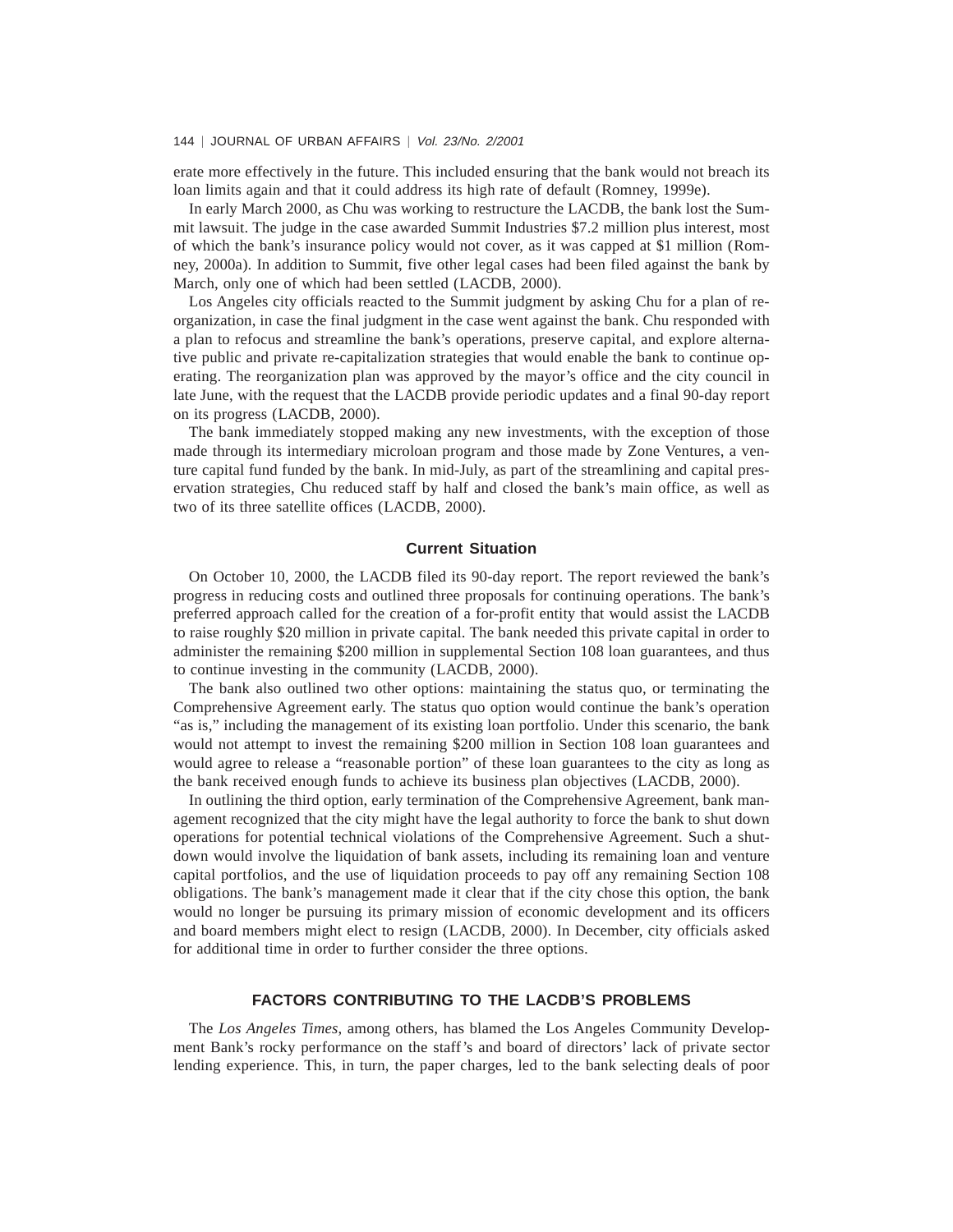quality. The bank then made matters worse by investing additional funds into those deals in order to keep the companies from failing ("Bank's Bitter," 1999). Other observers have blamed HUD for placing too many restrictions on the bank's operations, such as the requirement that companies must create one job for every \$35,000 that the bank invested in them.

While an inexperienced staff and a heavy regulatory burden did not make the LACDB's job any easier, we found that these were outcomes rather than root causes. In fact, the bank's problems were primarily due to the Los Angeles political environment and to the LACDB's structure as a public-private partnership.

# **Problems Resulting From Los Angeles' Fragmented Political Environment**

The common perception is that, "Los Angeles is both the least political and least typical large city in America" (Fulton & Shigley, 2000, p. 21). Nevertheless, the city's reputation for being apolitical is somewhat deceiving. It is more accurate to say that in Los Angeles, power is fragmented among many actors, leading to a "volatile political environment" (Andranovich & Riposa, 1998, p. 185). As one political scientist has written, the end result of this fragmentation is that "political authority is dispersed and if possible rendered impotent" (Jones-Correa, 1998, p. 20).

No one yet knows the ultimate impact of the new city charter, which only took effect in July 2000 and is designed to give the mayor and neighborhood organizations new powers (Fulton & Shigley, 2000). Until the new charter took effect, Los Angeles had been governed under a weak mayor system (Andranovich & Riposa, 1998), with city departments, such as the Community Development Department, reporting to both the mayor and the city council (Clarke, 1987). As Purcell (2000) points out, this diffuse structure has meant that "City government [has been] dominated by a 15-member City Council that plays both a legislative and management role" (p. 94).

This fragmentation of local power has shaped the LACDB. Mayor Riordan worked to keep the bank as independent as possible, arguing that too much city council involvement would politicize the process. Towards that end, the Mayor tried to insulate the bank from the city council by keeping control over the selection of the bank's board.

In Los Angeles' fragmented political system, the result was the worst of both worlds. City council members continued to involve themselves informally in the bank's lending decisions to businesses in their districts. At the same time, the council as a whole provided only minimal oversight over the bank's operations. Thus, for example, the council claimed it was taken by surprise by the bank's exceeding its lending limit in the Copeland Dairy deal (see Los Angeles City Council, 1999).

Tensions between the mayor's office and the city council were only exacerbated by Mayor Riordan's private sector background and attitudes (Purcell, 2000). As Erie, a political scientist, stated, "Riordan came in thinking he was the CEO" (Fulton & Shigley, 2000, pp. 22–23). Once he assumed office, however, Riordan was stymied by the limits that the Los Angeles political structure placed on the power of the mayor (Newton, 2000). In reaction, as another analyst observed, Riordan "prefer[red] to operate behind the scenes and retain[ed] many of his business confidants as unofficial advisors" (Purcell, 2000, p. 89; see also "Riordan's Hidden Government," 1998).

The case of the LACDB exemplifies Riordan's often commented upon penchant for "behindthe-scenes deal making for economic growth" (Ross & Levine, 2001, p. 20). The mayor relied on private sector advice and talent in structuring the bank, even though most of the bank's initial private-sector planners lacked the necessary experience and expertise to set up such a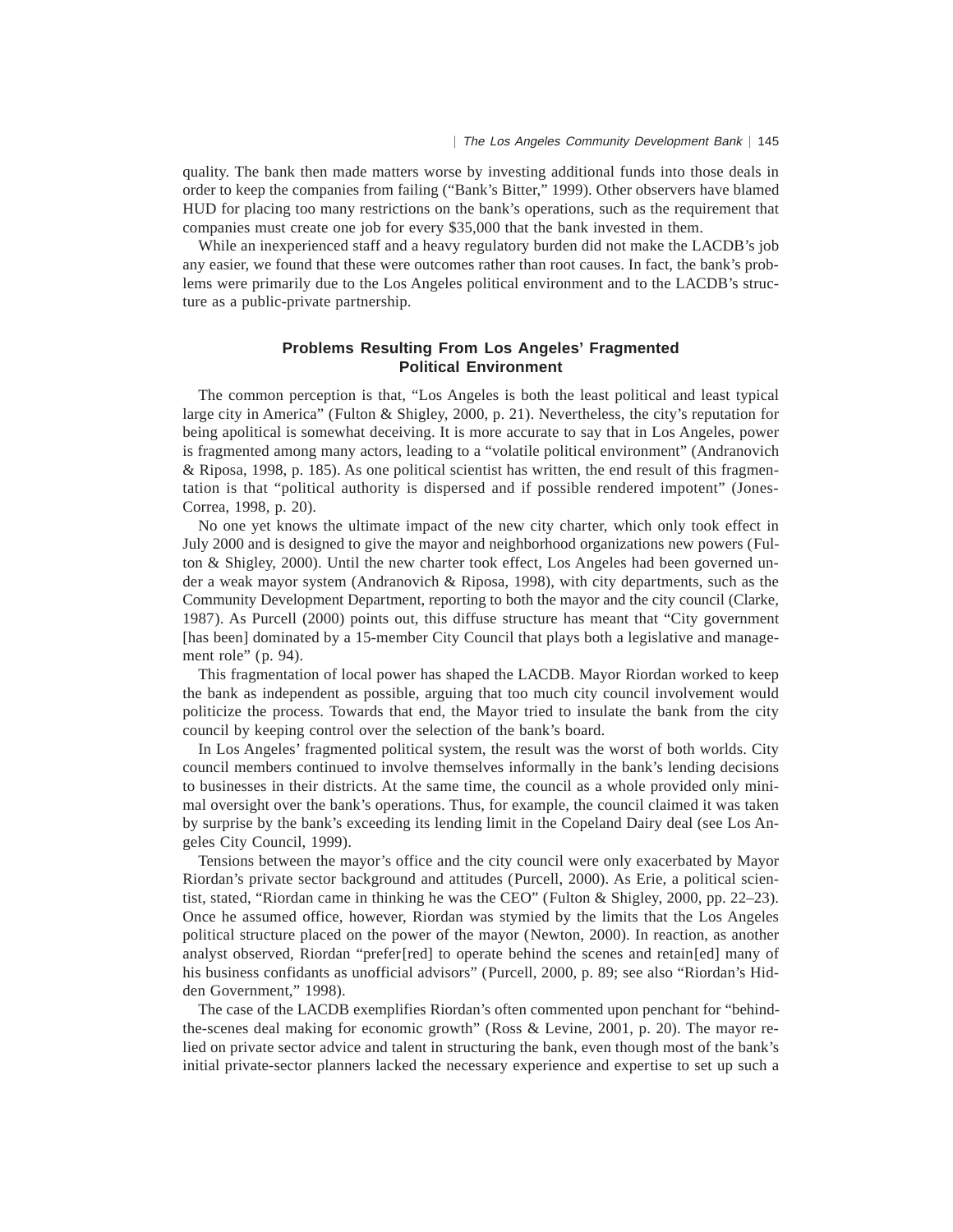project. In the LACDB's case, the mayor's general preference for private sector solutions may have been exacerbated by his distrust of the Los Angeles Community Development Department, which had taken the lead in putting together the original, unsuccessful EZ application.

Furthermore, city council wariness of Mayor Riordan's private sector bias and approach forced bank planners to structure the LACDB as a non-profit. Had the bank followed the ShoreBank model, with a structure that included a for-profit depository institution, it would have had access to lower-cost capital that could have alleviated many of its future problems.

More generally, the case study presents evidence buttressing Purcell's observations about politics in contemporary Los Angeles. Purcell argues that Los Angeles' historical pro-growth consensus has been eroding over the past 15 years (Purcell, 2000). Some of the reasons for this erosion include Mayor Riordan's inability to replace his predecessor's pro-growth alliance among African Americans, liberal whites, and business groups (Purcell, 2000; Sonenshein, 1993). Furthermore, newly-mobilized racial and ethnic coalitions have come to dominate a more-powerful, more-assertive city council, one less willing to blindly support the old progrowth business agenda (Purcell, 2000).

The LACDB found itself buffeted by the conflicts between Mayor Riordan and the city council. The city council never fully supported the bank, which it perceived as the mayor's project. Furthermore, the bank was not given the support by the private sector that one could have expected from the earlier, powerful Los Angeles pro-growth coalition. Very often over these past six years, bank officials felt orphaned, forced to navigate Los Angeles politics with little support from the public, private, or nonprofit sectors.

# **Problems Due to the Bank's Structure as a Public-Private Partnership**

While structural mistakes can occur in any type of organization, we believe that the LACDB's public-private partnership status contributed significantly to its problems. The LACDB case provides a good illustration of six potential problems that can arise in public-private partnerships.

## **1. The structure was not <sup>a</sup> true partnership**

Despite the federal government's advocacy of partnerships balanced among the public, private, and community sectors, the LACDB was not a true partnership. In contrast to two points out of Peters' (1998) five-point characterization of public-private partnerships, the community organizations and the private banks were not involved in a long-term enduring relationship with the LACDB, nor did they have a shared responsibility for the bank's outcomes.

Instead, the LACDB's partnership structure was reactive, designed by the bank's planners to fit the Clinton administration's priorities and thus acquire federal funds to help riotdamaged communities. As a result, while partnership language was used, neither the community nor the private sector was a true partner in this endeavor (see Kearns & Turock, 2000, for similar problems experienced by British urban partnerships).

For example, because of tight deadlines, LACDB planners did not involve the community in any substantive way in the initial planning process. Furthermore, community organizations were by-passed on later occasions as well, as HUD's own early performance report indicates (U.S. HUD, no date). This spotty community involvement was in direct contrast to the explicit goals of the Clinton administration in establishing the EZ and SEZ programs (for comparisons to other EZ sites, see Pitcoff, 2000; Swanstrom & Koschinsky, 2000; Weir, 1999).

In Los Angeles, community groups were not strong enough to assert themselves in the political process (Jones-Correa, 1998). They were not able to shape or guide the LACDB, and their technical skills were not developed enough to allow them to serve the bank as effective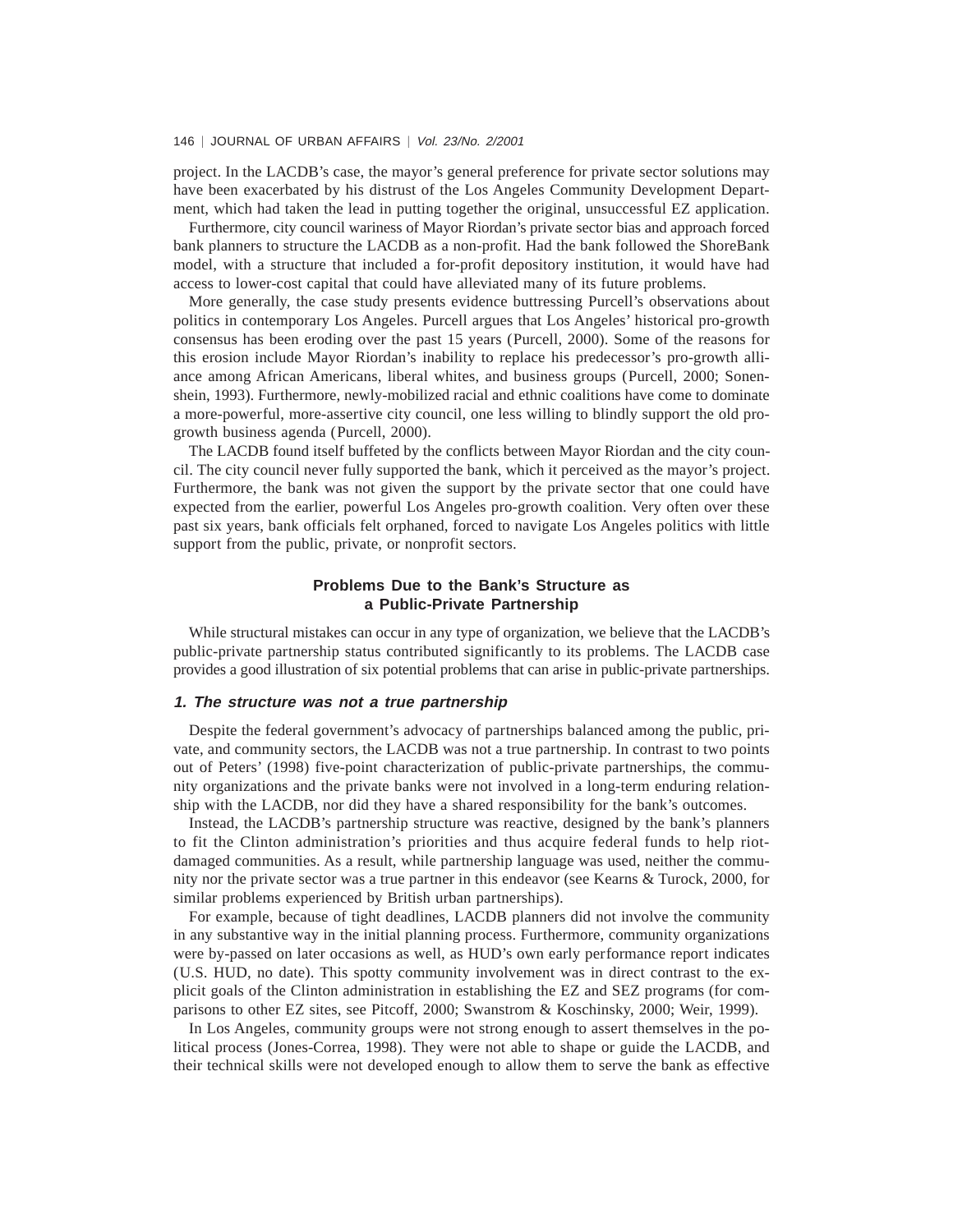intermediaries. Instead, they served to illustrate Weir's (1999) statement about the "central flaw" in Clinton's entire EZ program, the premise that "consensual decisionmaking among groups with vastly unequal power can transform and empower poor communities" (p. 168).

In regard to the private sector, Mayor Riordan's own personal contacts resulted in his convincing the commercial banks to commit funds for future co-investment with the LACDB. Yet, with no enforcement power to ensure that the private banks fulfilled their promises, the commitment served as nothing more than window dressing. The Mayor's relationship with the commercial banks did not approach the status of a true partnership because no safeguards were established. In summary, neither the community groups nor the private sector banks were true partners with the LACDB. Thus, the bank's original planners failed to heed the warning that: "Any seriously asymmetric relationship may not create the symbiosis required for a successful partnership" (Peters, 1998, p. 27).

## **2. The partnership placed too much faith in business practices**

Paradoxically, in the case of the LACDB, it was one of the public sector actors, the mayor's office, which placed too much faith in business practices. Mayor Riordan's actions in the LACDB case are a good example of Kanter's (2000) contention that the business sector now confers legitimacy on large-scale projects of all types, and that "business tools, techniques, methods, and language are being applied to any issue, well beyond their proven limits" (p. 167).

In this case, a belief in the primacy of the private sector resulted in the mayor's office assembling an initial bank planning committee that was composed mostly of private sector lawyers and financiers, with little developmental finance experience. The planning committee failed to consult with existing community development financial institutions from around the country. These institutions could have provided the planners with information about how the bank could have been structured more effectively.

The original planners' lack of knowledge of federal funding programs also led them to mistakenly believe that HUD would grant waivers for certain regulations related to such programs. As a result, the planners created an institution that was poorly structured because it did not reflect the limitations of the federal funds that capitalized it.

# **3. The partnership emphasized packaging and marketing, rather than systemic change**

Clarke (1998) warned that public-private partnerships often involve only narrow business and government elites, rather than a wider variety of actors. They then have a tendency to use the partnership as a means of "packaging and marketing a 'storyline' about local projects [rather] than engaging in construction of a long-term strategic framework" (pp. 35–36).

We found evidence of this tendency at the LACDB. For example, during the planning process, Mayor Riordan pushed to increase the initial level of the LACDB's capitalization. To make the bank appear to be a more powerful response to the Los Angeles riots, Riordan negotiated with HUD for \$200 million more in federal loan guarantees. In order to use this money, however, the bank first had to raise additional capital with which to administer this sum, a task that it has not accomplished to date. Furthermore, private sector loan commitments by commercial banks were counted as increasing the LACDB's capitalization even more; however, the private banks were not obligated to provide this capital, and with one minor exception, have not done so.

Although the LACDB was marketed as a large-scale bank that could respond to the conditions that spawned the riots, in reality, it was only a multi-million dollar loan and equity fund. Such a fund could be helpful to area residents and businesses. By itself, however, the LACDB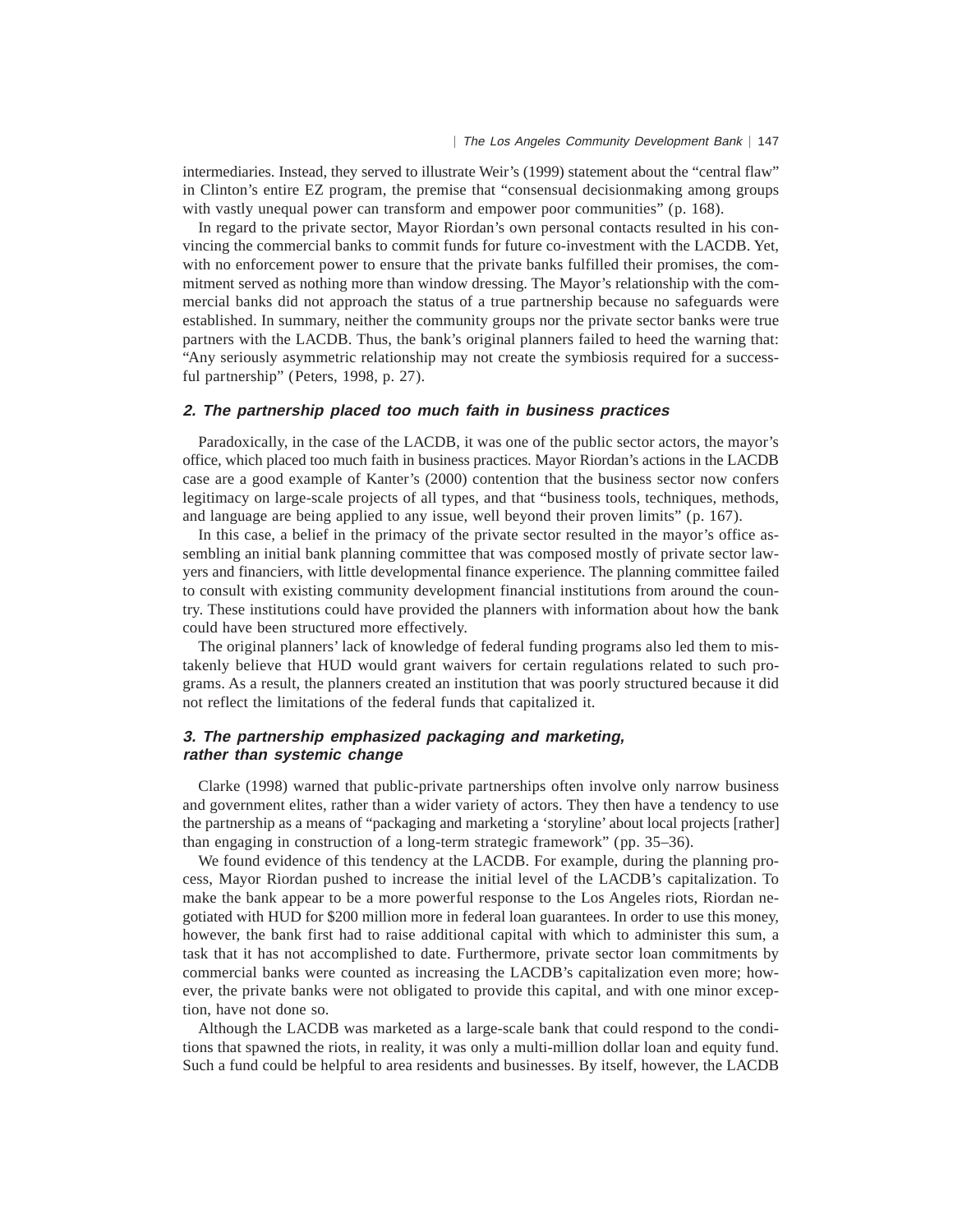could provide only marginal, rather than systemic, change (Pastor, et al., 2000). Furthermore, the good that it could do was undercut, in part, by the unreasonable expectations that its initial marketing had helped to create on the part of community groups, the press, and the public.

# **4. Partnering with the private sector brings with it dangers of conflict of interest and cost shifting**

There is an inherent conflict of interest when private sector actors are involved in a partnership (Rosenau, 2000). In contrast to the prevailing ideological mood, businesses in most cases cannot act as "neutral conveners" (Kanter, 2000). Instead, as Rosenau (2000) reminds us: "Stockholders' interests must come first when the private partner is a for-profit organization. This makes for divided loyalty, and it conflicts with public policy obligations to society" (p. 234).

Whatever their original intention in making commitments to co-invest with the LACDB, the large commercial banks received positive publicity for their willingness to bring private money to the partnership, but never actually followed through on their commitment. As late as May 2000, Los Angeles City Council member Mike Hernandez told the *Los Angeles Times* that: "We want to know if the [private banking industry] is going to step up to the plate or not, because without [that commitment] the bank is not going to survive" (Romney, 2000b, p. A1).

Unfortunately, this pattern of behavior is not unique to this case. As Kanter (2000) observes, businesses involved in partnerships or other cooperative projects often receive upfront public relations benefits. If there is no contractual obligation, however, these businesses often do not follow through afterwards.

Furthermore, one can see the actions of the private banks as an indirect example of cost shifting, another problem common to public-private partnerships. In areas such as social service provision, private companies in competition with government agencies often cherry pick the easiest clientele, earning profits while at the same time shifting the costs of the harder-toserve clientele unto the public sector (Rosenau, 2000).

In the case of the LACDB, commercial banks were able to cherry pick the best available deals in the target communities, because the LACDB could only fund deals that had already been turned down at least once by a private bank. C. Robert Kemp, the bank's original CEO, stated the bank's quandary quite explicitly. He told a reporter that the LACDB could not offer the commercial banks the kinds of low-risk, high-profit co-investment opportunities that those banks were seeking, because such deals would not meet the LACDB's own turndown provision (Leovy, 1998).

Ironically, the LACDB's turndown provision was added as bank policy during a time of recession, in part, to prevent commercial banks from shirking their responsibilities by withdrawing from the target areas. However, no provisions were put in place in the case of a subsequent economic revival, to make sure that these same private banks would not become competitors with the LACDB for the best loans.

## **5. The partnership produced <sup>a</sup> decrease in accountability**

If the government is in charge of economic development, or any other function, then there are strong institutional safeguards that guarantee full public accountability. As political scientists point out, however, private sector actors do not have such safeguards. Therefore, by moving a function from the government to a public-private partnership, governments risk losing this accountability (Levine, 1989; Pierre, 1998).

In the case of the LACDB, accountability was lost due to the mayor's insistence that the majority of the bank's board be privately appointed. As a result, the city council exercised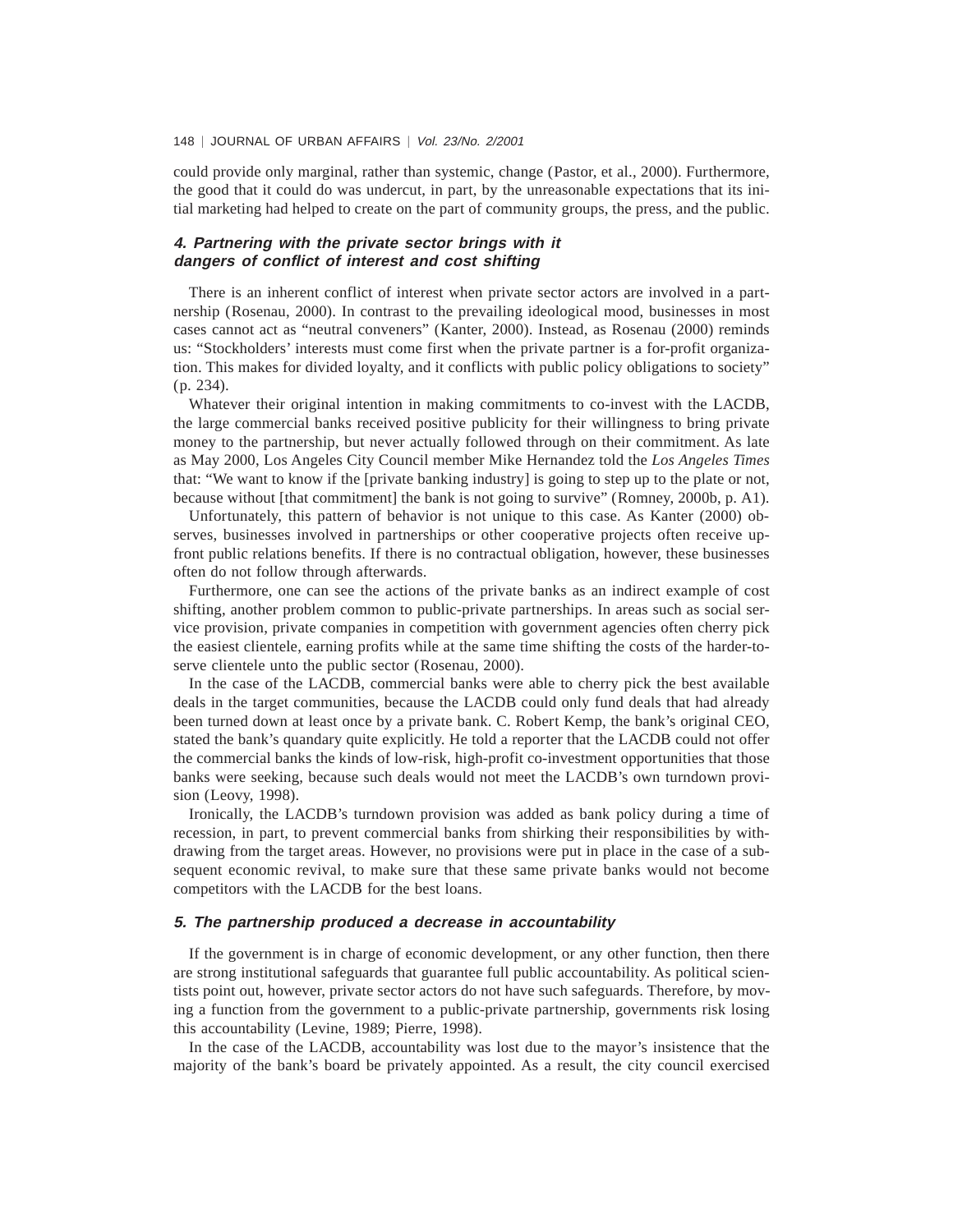minimal oversight over the bank during its first years of operation, despite the city's ultimate liability for repaying the loan guarantees (Romney, 2000b). A more open, accountable structure may have helped the bank recognize its missteps sooner, and may have built greater city council and public understanding and support for the bank's actual mission and limitations.

# **6. The partnership structure produced <sup>a</sup> less efficient organization**

Proponents of public-private partnerships argue that any decrease in accountability is more than offset by gains in efficiency. In the specific case of the LACDB, however, the partnership structure produced both less accountability and less efficiency. Rather than facilitating coordination across agencies and across sectors, the LACDB functioned under a complicated set of operating restrictions. The various participants in the partnership imposed these restrictions without regard as to whether they would work at cross-purposes to each other. These restrictions made the bank's work more difficult, depriving it of the flexibility it needed to adjust to a changing marketplace.

Federal EDI grants and Section 108 loan guarantees, used to capitalize the bank, came with limitations on the uses of funds and requirements for a specific level of job creation. Such rules are standard for HUD recipients. However, unlike most HUD funding recipients, the LACDB did not have access to other, less restrictive pools of capital, which could have provided the flexibility necessary to offset these restrictions.

The bank also was hindered by the city council's requirement that it hire 51% of its staff from those living within the Zone (Los Angeles City Council, 1998). Just how difficult this was to accomplish is highlighted by the fact that in 1997, only 38% of Zone residents had a high school diploma or equivalent, while most of the bank's positions required significant financial experience and expertise (LACDB, 1999a). Even more damaging was the turndown provision, which resulted in the LACDB being left with only the riskiest, most undesirable deals, as the Los Angeles economy improved in the 1990s.

In effect, therefore, the LACDB was structured in a way that increased the chances of its failure. From the beginning, it lost money even on loans that were repaid on time. Subsequently, as the Southern California economy improved, commercial banks began to increase the number of loans that they made in the LACDB's geographic area. In order to meet its own investment schedule, the LACDB was left with ever-riskier loans. It thus faced increasing numbers of problems in its portfolio, losing more money while becoming more marginalized.

## **CONCLUSION**

The LACDB provides a good case study of the potential pitfalls of public-private partnerships. Many of these problems can be traced to the fact that the bank was not structured as a true partnership in the way that Peters' (1998) characterized partnerships.

In the Los Angeles political context, the fact that the LACDB was not a true partnership should be seen as a squandered opportunity. As one political scientist observed, Los Angeles is a city with very little interaction among its various sectors. Thus, "Los Angeles doesn't have *one* politics, but a series of parallel politics . . . The city's executive branch, its administration, and the city's non-profit organizations all have little contact with one another" (Jones-Correa, 1998, p. 20). Initially, the idea of the LACDB raised hopes that the organization could draw on the strengths of each sector, while increasing the voice of neighborhood leaders and organizations (Andranovich & Riposa, 1998) (see also Hula, Jackson, & Orr, 1997).

However, by not being structured as a true partnership, the LACDB became an organization that found itself facing the worst of all possible outcomes—an entity that was less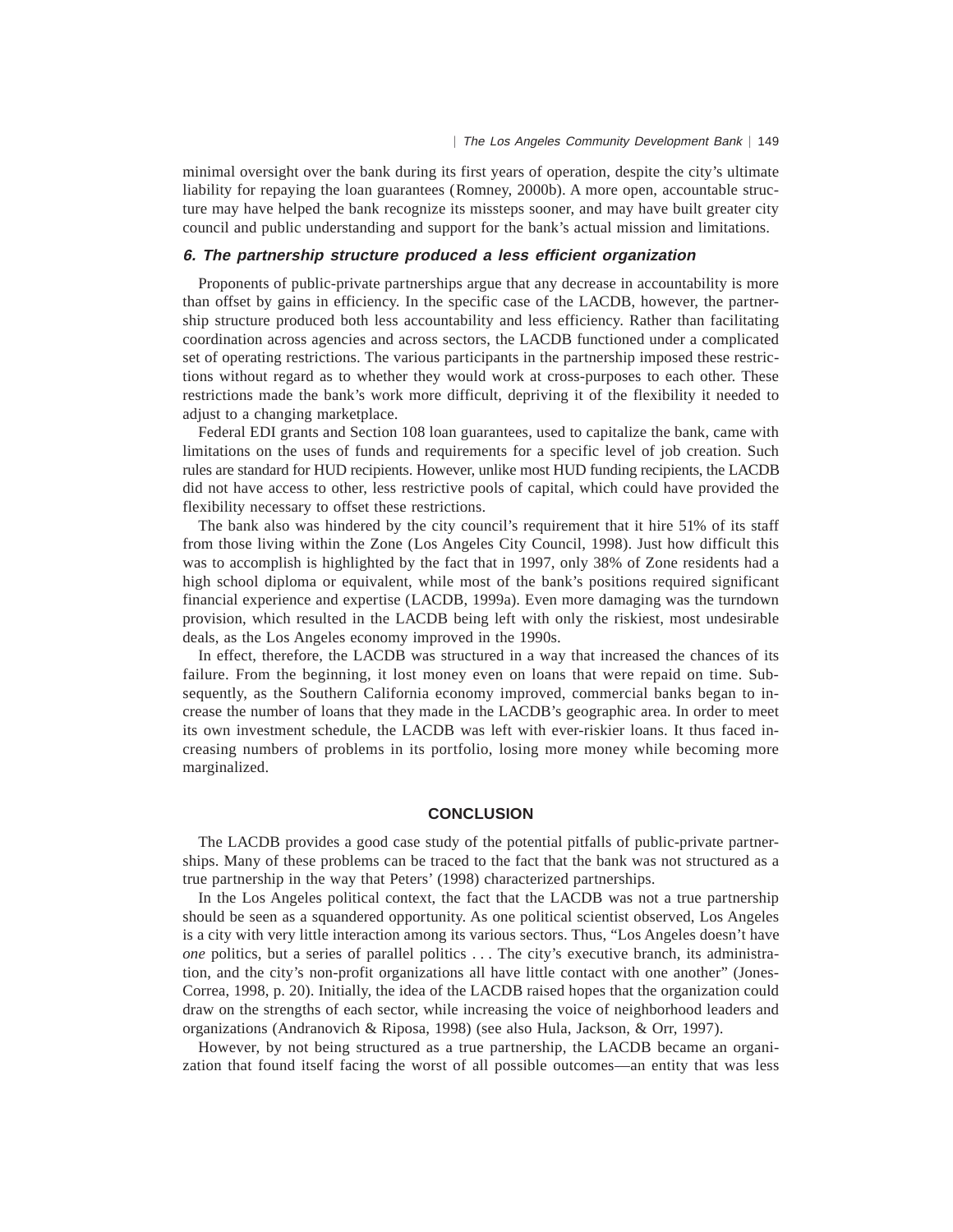accountable and less efficient. Most important, the bank's much publicized failures have led to increased public cynicism towards the Los Angeles government, towards the very idea of partnership governance, and perhaps most regrettably, towards the possibility that poverty can be addressed effectively.

The bank's current fate is once again at the mercy of city politics. The next Los Angeles city election is slated for April 2001, and California state term limits prohibit the current mayor and many city council members from seeking reelection. As a result, a number of council members are running for other public offices and are reluctant to take on any risky or controversial issues.

It would be very unfortunate if this reluctance, combined with the negative publicity that the bank has received to date, leads the city government to abandon the LACDB. Despite all its problems, the bank also has a number of largely unpublicized accomplishments. These include injecting \$124 million in financing into businesses located in Los Angeles' poorest communities; the repayment to HUD of \$45 million of the city's \$100 million in total Section 108 obligations (LACDB, 2000); and the creation or retention of almost 2,300 jobs, 14% of which have gone to EZ residents. Perhaps most surprisingly, if the \$22 million Copeland loss were excluded from the total, LACDB's default rate to date would be below the 18% to 20% anticipated at the bank's inception. To put that in perspective, the 25-year old ShoreBank confronted default rates of up to 90% during its early years of operation (LACDB, 2000; Osborne, 1990).

The LACDB also has learned from some of its mistakes. After originally inadequately considering existing developmental finance models, bank officials are now actively reaching out to the community development finance industry for new ideas. In fact, the LACDB is considering applying for certification as a community development financial institution (CDFI), which would enable it to apply to the federal government for additional grants and equity.

As city officials decide whether the LACDB will be restructured or shut down, the history of the bank provides a stark example of the importance of fashioning true partnerships, with guidelines and restrictions in place for all partners involved. In the case of the LACDB, the actual partnership created during the bank's formation and early years of operation was weak and superficial. The specific results in Los Angeles can serve as a warning to other US cities struggling to better their communities by forming public-private partnerships of their own.

**ACKNOWLEDGMENTS:** Many of the details in the case study were obtained through personal interviews with staff and officers at the Los Angeles Community Development Bank, the city of Los Angeles, and the U.S. Department of Housing and Urban Development, as well as Los Angeles community leaders. We wish to thank them for graciously sharing their knowledge and insights about the Los Angeles Community Development Bank. To protect their confidentiality, we do not directly cite any of these sources in our case study. We also wish to thank the editors and anonymous reviewers for their very helpful comments and suggestions. All errors and misinterpretations in the article remain our own responsibility.

## **REFERENCES**

Andranovich, G., & Riposa, G. (1998). Is government the lost hard "g" in Los Angeles? *Cities*, 15(3), 185–192.

Bank with an open door. (1995, May 11). *Los Angeles Times* [Editorial], p. B6.

Bank's bitter lesson. (1999, December 9). *Los Angeles Times* [Editorial], p. B10.

Beauregard, R. A. (1998). Public-private partnerships as historical chameleons: The case of the United States. In J. Pierre, (Ed.), *Partnerships in urban governance*. New York: St. Martin's Press.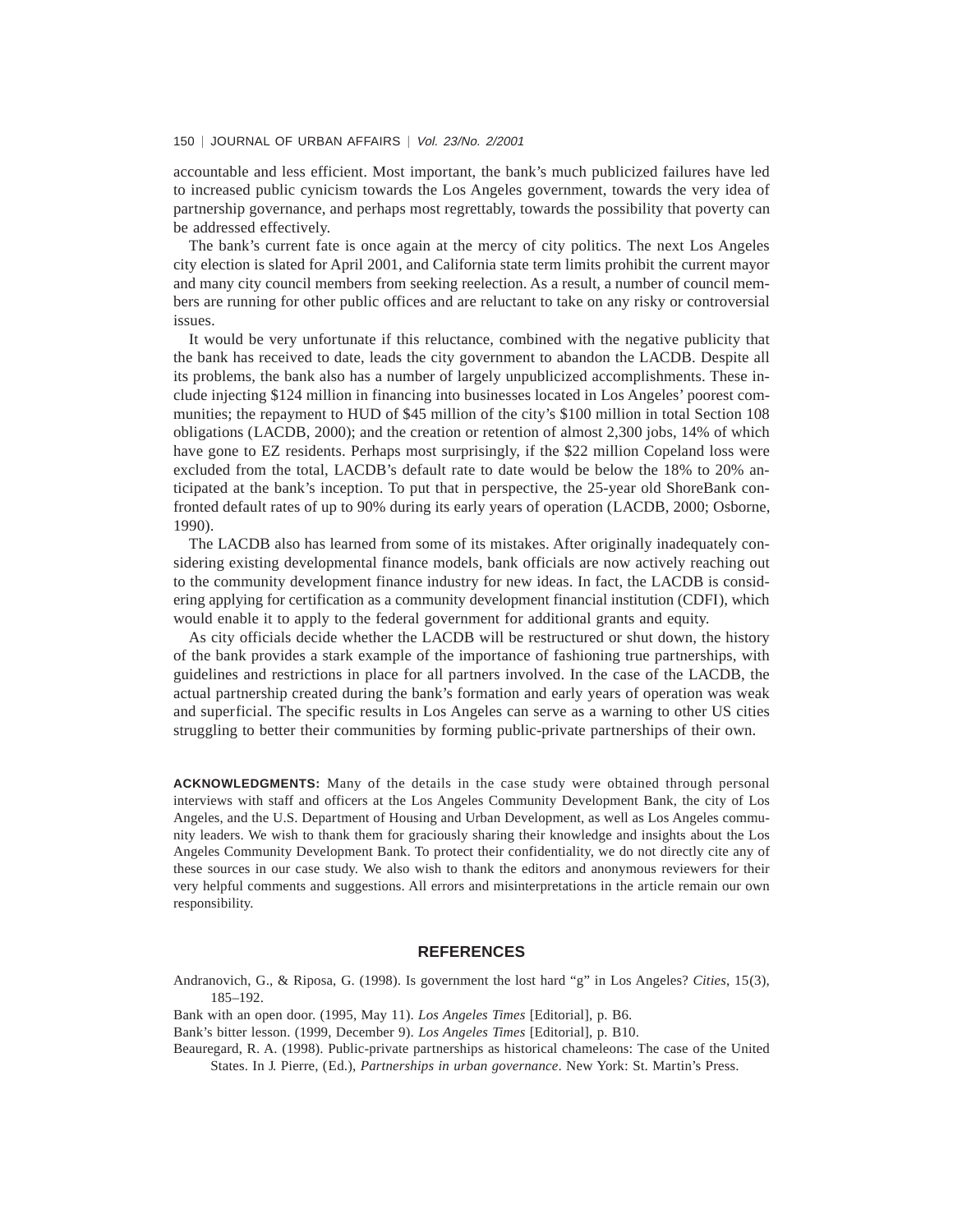- Boyarsky, B. (1993, November 24). A new chance to fight poverty's old problems. *Los Angeles Times*, p. B3.
- Brownstein, R., & Schwada, J. (1994, December 21). Clinton seeks larger aid program to include L.A. *Los Angeles Times*, p. A1.
- Clarke, S. (1987). More autonomous policy orientations: An analytic framework. In C. Stone & H. T. Sanders (Eds.), *The politics of urban development*. Lawrence, KS: University Press of Kansas.
- Clarke, S. (1998). Economic development roles in American cities: A contextual analysis of shifting partnership arrangements. In N. Walzer & B. Jacobs (Eds.), *Public-private partnerships for local economic development*. Westport, CT: Praeger.
- Connell, R. (1994, December 25). Delays, lack of focus dogged L.A.'s grant bid*. Los Angeles Times*, p. B1.
- Fulton, W., & Shigley, P. (2000, June). Putting Los Angeles together. *Governing*, 20–26.
- Gittell, R., & Thompson, J. P. (1999). Inner-city business development and entrepreneurship: New frontiers for policy and research. In R. F. Ferguson & W. T. Dickens (Eds.), *Urban problems and community development*. Washington, DC: Brookings Institution Press.
- Hula, R., Jackson C., & Orr, M. (1997). Urban politics, governing nonprofits, and community revitalization. *Urban Affairs Review*, *32*(4), 459–489.
- Jones-Correa, M. (1998). Cities as institutions and the incorporation of immigrants as new urban actors. Paper presented at the annual meeting of the American Political Science Association, Boston, MA.
- Kanter, R. M. (2000). Business coalitions as a force for regionalism. In B. Katz (Ed.), *Reflections on regionalism*. Washington, DC: Brookings Institution Press.
- Kearns, A., & Turok, I. (2000). Power, responsibility, and governance in Britain's New Urban Policy. *Journal of Urban Affairs*, *22*(1), 175–191.
- Keating, M. (1998). Commentary: Public-private partnerships in the United States from a European perspective. In J. Pierre (Ed.), *Partnerships in urban governance*. New York: St. Martin's Press.
- Kraul, C. (1995, February 14). S.D. to get first bank under new U.S. charter law. *Los Angeles Times*. p. D1.
- Leovy, J. (1998, February 6). Big banks fail to back inner city loan effort. *Los Angeles Times*, p. A1.
- Levine, M. V. (1989). The politics of partnership: Urban redevelopment since 1945. In G. D. Squires (Ed.), *Unequal partnerships: The political economy of urban redevelopment in postwar America*. New Brunswick, NJ: Rutgers University Press.
- Lichtblau, E. (1994, December 19). L.A. intensifies effort as hope fades for \$100 million in aid. *Los Angeles Times*, p. A1.
- Linder, S. H. (2000). Coming to terms with the public-private partnership. In P. V. Rosenau (Ed.), *Publicprivate policy partnerships*. Cambridge: MA: The MIT Press.
- Linder, S. H., & Rosenau, P. V. (2000). Mapping the terrain of the public-private policy partnership. In P. V. Rosenau (Ed.), *Public-private policy partnerships*. Cambridge, MA: The MIT Press.
- Lopez, R. J. (1993, November 7). \$100,000,000 vote. *Los Angeles Times*, p. 14.
- Los Angeles City Council. (1998, October 30). Economic development initiative. Retrieved [March 27, 2000] from Los Angeles City Council File Index Record (94-2167), Office of the City Clerk. Available: http://citycouncil.cityofla.org.
- Los Angeles City Council. (1999, June 18). Los Angeles Community Development Bank. Retrieved [March 27, 2000] from Los Angeles City Council File Index Record (99-0194), Office of the City Clerk. Available: http://citycouncil.cityofla.org.
- Los Angeles Community Development Bank (LACDB). (1997). *Annual business plan*. Los Angeles, CA: LACDB.
- Los Angeles Community Development Bank (LACDB). (1998). *Annual business plan*. Los Angeles, CA: LACDB.
- Los Angeles Community Development Bank (LACDB). (1999a). *Annual business plan*. Los Angeles, CA: LACDB.
- Los Angeles Community Development Bank (LACDB). (1999b). *Chronology of the L ACDB board of directors' actions on the Copeland Beverage Group credit*. Internal bank document.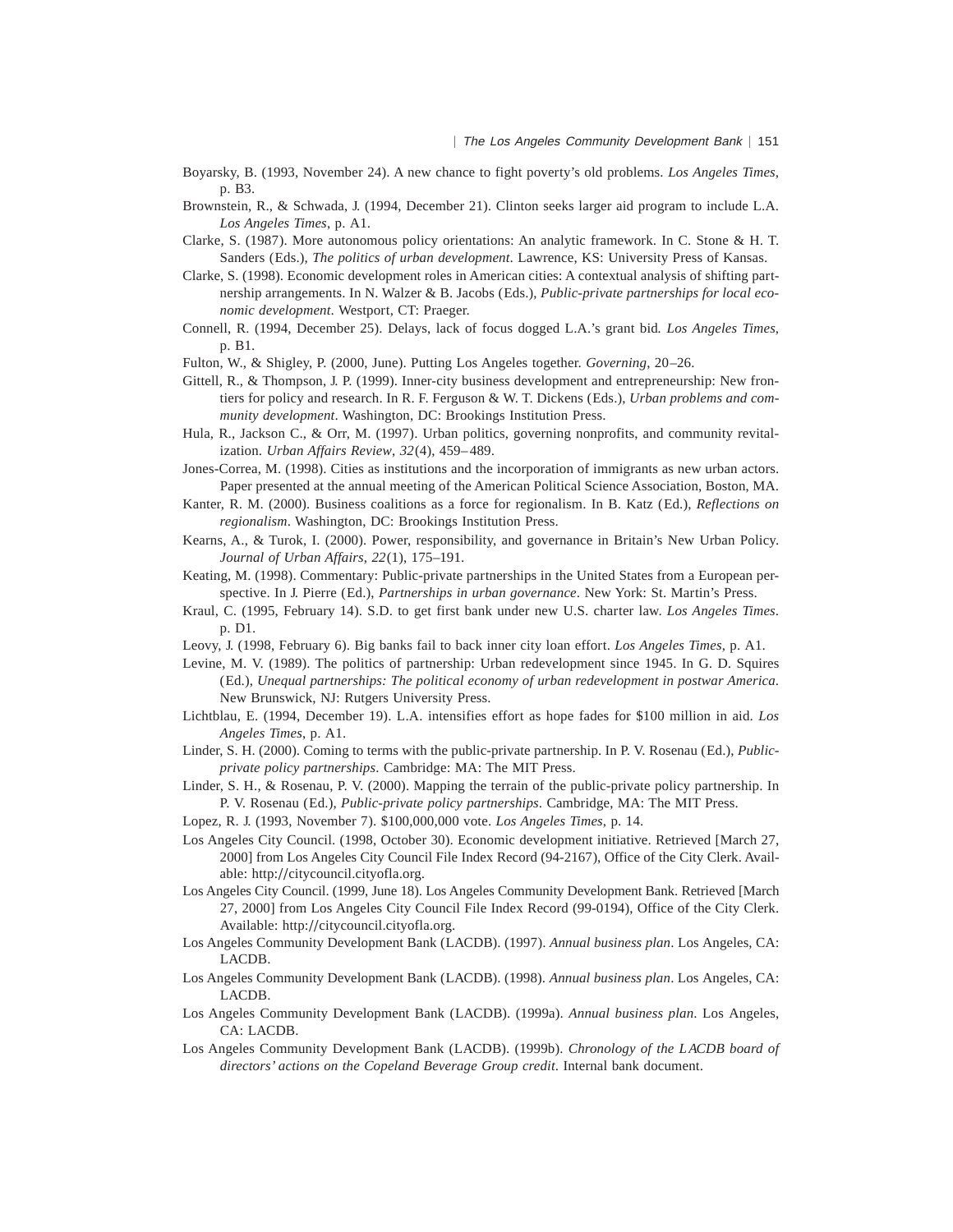- Los Angeles Community Development Bank (LACDB). (2000). Report to the city of Los Angeles (90 day report), October 10. Los Angeles, CA: LACDB.
- Lyall, K. (1986). Public-private partnerships in the Carter years. In P. Davis (Ed.), *Public-private partnerships: Improving urban life*. New York: The Academy of Political Science.
- Merl, J. (1995a, February 20). Ambitious bank plan would aid poor areas. *Los Angeles Times*, p. B1.
- Merl, J. (1995b, March 2). City council OKs proposal for community development bank. *Los Angeles Times*, p. B1.
- Merl, J. (1996, May 27). L.A. community development bank to announce first CEO. *Los Angeles Times*, p. A10.
- Nelson A. Rockefeller Institute of Government. (1997). *Investing in a new future: Special report on community development financing in selected empowerment zone/enterprise community sites*. Findings from the fourth round of assessment, prepared for the U.S. Department of Housing and Urban Development. Albany, NY: State University of New York.
- Nevarez, L. (2000). Corporate philanthropy in the new urban economy: The role of business-nonprofit realignment in regime politics. *Urban Affairs Review*, *36*(2), 197–227.
- Newton, J. (1997, June 17). Riot-recovery bank stands at crucial phase. *Los Angeles Times*, p. A1.
- Newton, J. (2000, December 27). Riordan more successful as a leader than as a mayor. *Los Angeles Times*, p. A1.
- Osborne, D. (1990). *Laboratories of democracy: A new breed of governor creates models for national growth*. Boston: Harvard Business School Press.
- Osborne, D., & Gaebler, T. (1992). *Reinventing government: How the entrepreneurial spirit is transforming the public sector*. Reading, MA: Addison-Wesley.
- Pastor, M., Jr., Dreier, P., Grigsby, J. E., III, & Lopez-Garcia, M. (2000). *Regions that work: How cities and suburbs can grow together*. Minneapolis, MN: University of Minnesota Press.
- Peabody, Z. (2000, August 12). Some businesses in limbo until bank rebuilds. *Los Angeles Times*, p. B1.
- Peters, B. G. (1998). 'With a little help from our friends': Public-private partnerships as institutions and instruments. In J. Pierre (Ed.), *Partnerships in urban governance*. New York: St. Martin's Press.
- Pierre, J. (1998). Conclusions. In J. Pierre (Ed.), *Partnerships in urban governance*. New York: St. Martin's Press.
- Pitcoff, W. (2000, July/August). EZ'er said than done. *Shelterforce*, *22*(4), 10–13.
- Purcell, M. (2000). The decline of the political consensus for urban growth: Evidence from Los Angeles. *Journal of Urban Affairs*, *22*(1), 85–100.
- Ray, G. (1995, July 5). Who should control the community development bank? Opportunity: Keep politics out of it and let bank be a bank. *Los Angeles Times* op-ed, p. B7.
- Report from City Administrative Office (CAO). (1995). Economic Development Initiative (EDI) Grant/ HUD Section 108 Loan Guarantee program. CAO file no. 0220-01024-0196. City of Los Angeles, June 19.
- Riposa, G. (1996, March/April). From enterprise zones to empowerment zones: The community context of urban economic development. *American Behavioral Scientist*, *39*(5), 536–551.
- Riordan's hidden government. (1998, January 17). *The Economist*, p. 24.
- Rodgers, W. M., III. (1998). Job creation for at-risk African Americans through empowerment zones and enterprise communities. In W. A. Leigh & M. C. Sims (Eds.), *Job creation prospects & strategies*. Washington, DC: Joint Center for Political and Economic Studies.
- Romney, L. (1999a, February 3). L.A. community bank actions criticized. *Los Angeles Times*, p. A1.
- Romney, L. (1999b, February 11). City tells bank to prepare report in 30 days. *Los Angeles Times*, p. C2. Romney, L. (1999c, March 13). Bulk of agency loans are 'problem.' *Los Angeles Times*, p. C3.
- Romney, L. (1999d, November 5). HUD criticizes L.A. over community bank. *Los Angeles Times*, p. C1.
- Romney, L. (1999e, December 3). Community development bank chief named. *Los Angeles Times*, p. C2.
- Romney, L. (2000a, March 4). Community development bank loses suit brought by borrower. *Los An-*

*geles Times*, p. C1.

- Romney, L. (2000b, May 31). L.A. community bank faces risk of collapse. *Los Angeles Times*, p. A1.
- Rosenau, P. V. (2000). The strengths and weaknesses of public-private policy partnerships. In P. V. Rosenau (Ed.), *Public-private policy partnerships*. Cambridge, MA: The MIT Press.